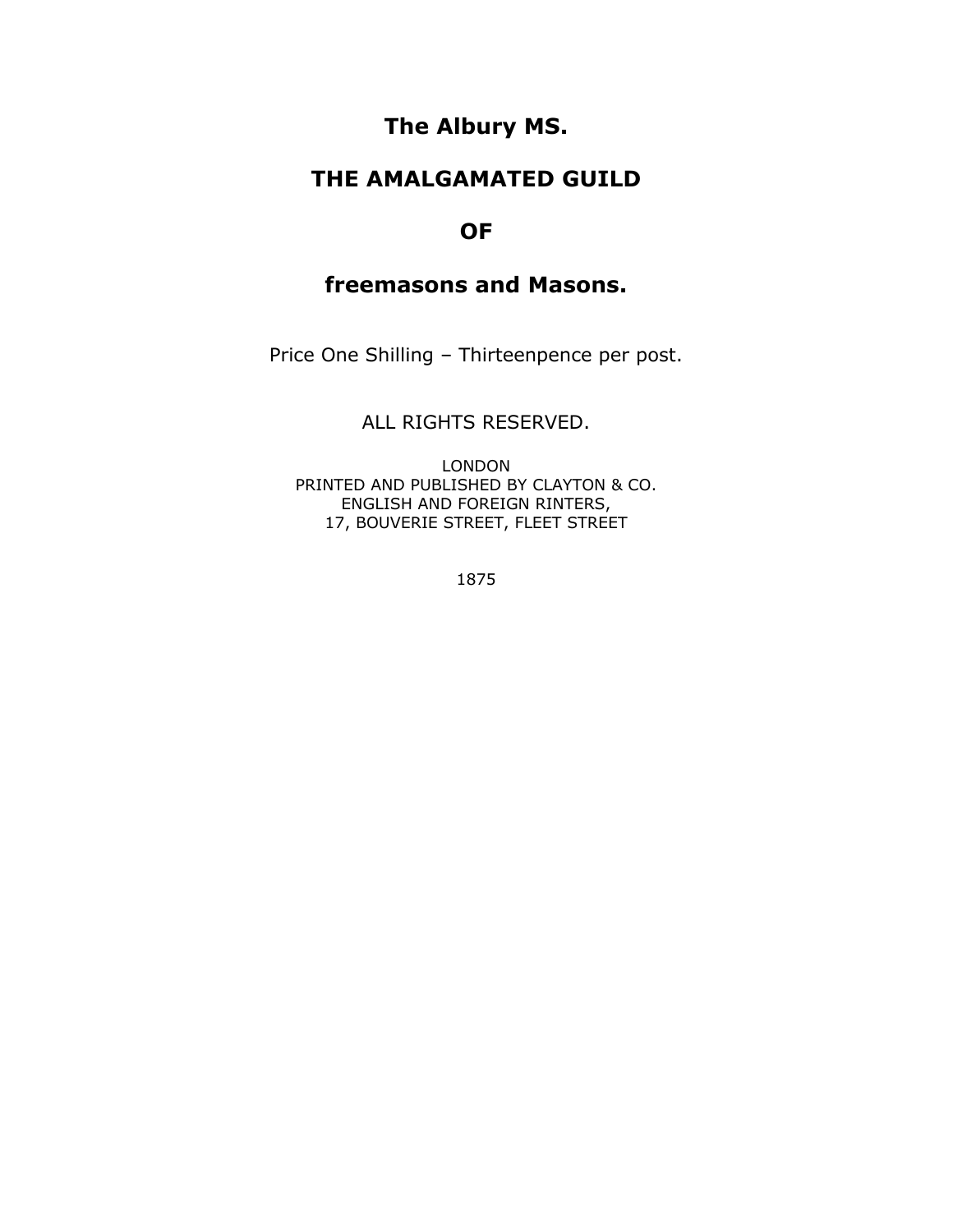# **CONTENTS**

| Solomon's Policy and Temple11 |  |
|-------------------------------|--|
|                               |  |
|                               |  |
|                               |  |
|                               |  |
|                               |  |
|                               |  |
|                               |  |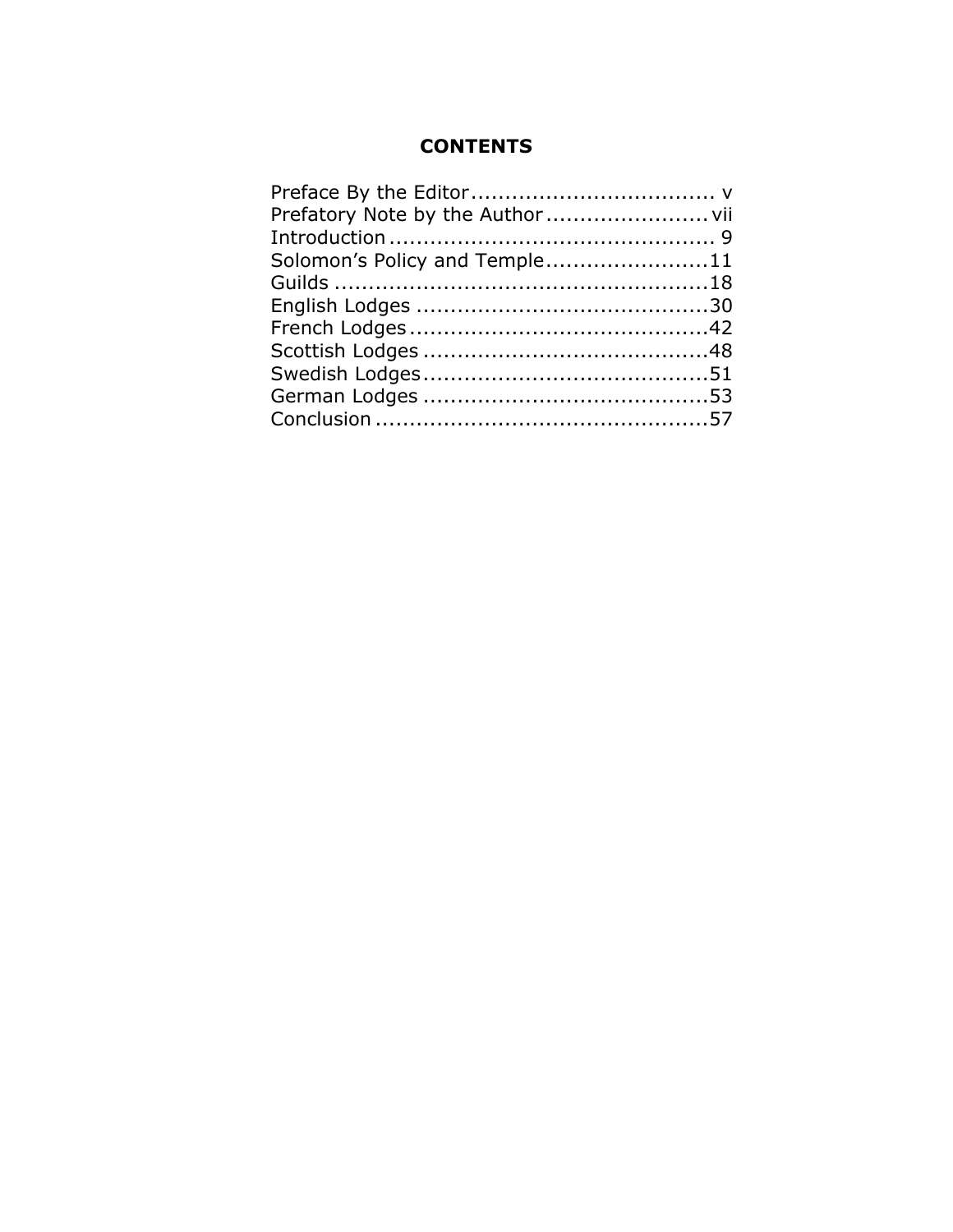#### **PREFACE BY THE EDITOR**

In sorting some MS. Papers which it had become my duty to arrange, I happened upon the following notes. Finding them, on examination, to be purely archaeological and historical nature, and judging they might be not only interesting but instructive, and calculated to rectify many misconceptions and extravagant mythical ideas, with which view they were doubtless prepared, it would appear as the basis of some more extended work, I have printed them, suppressing, for obvious reasons, some few but immaterial expressions, so that it might be indifferent into whose hands they might fall. The references are not often given; but the sources of them will be known to any wellinformed person. The object of the author was evidently to trace the origin of the Freemasonic Guild or Society from the trade associations existing previously to Edward III, when many became partially, and subsequently fully, incorporated by charter, and of the more modern societies based on, imitated from, or arising out of, the amalgamated guild of Freemasons and Masons.

THE EDITOR

*Aug. 13, 1875.*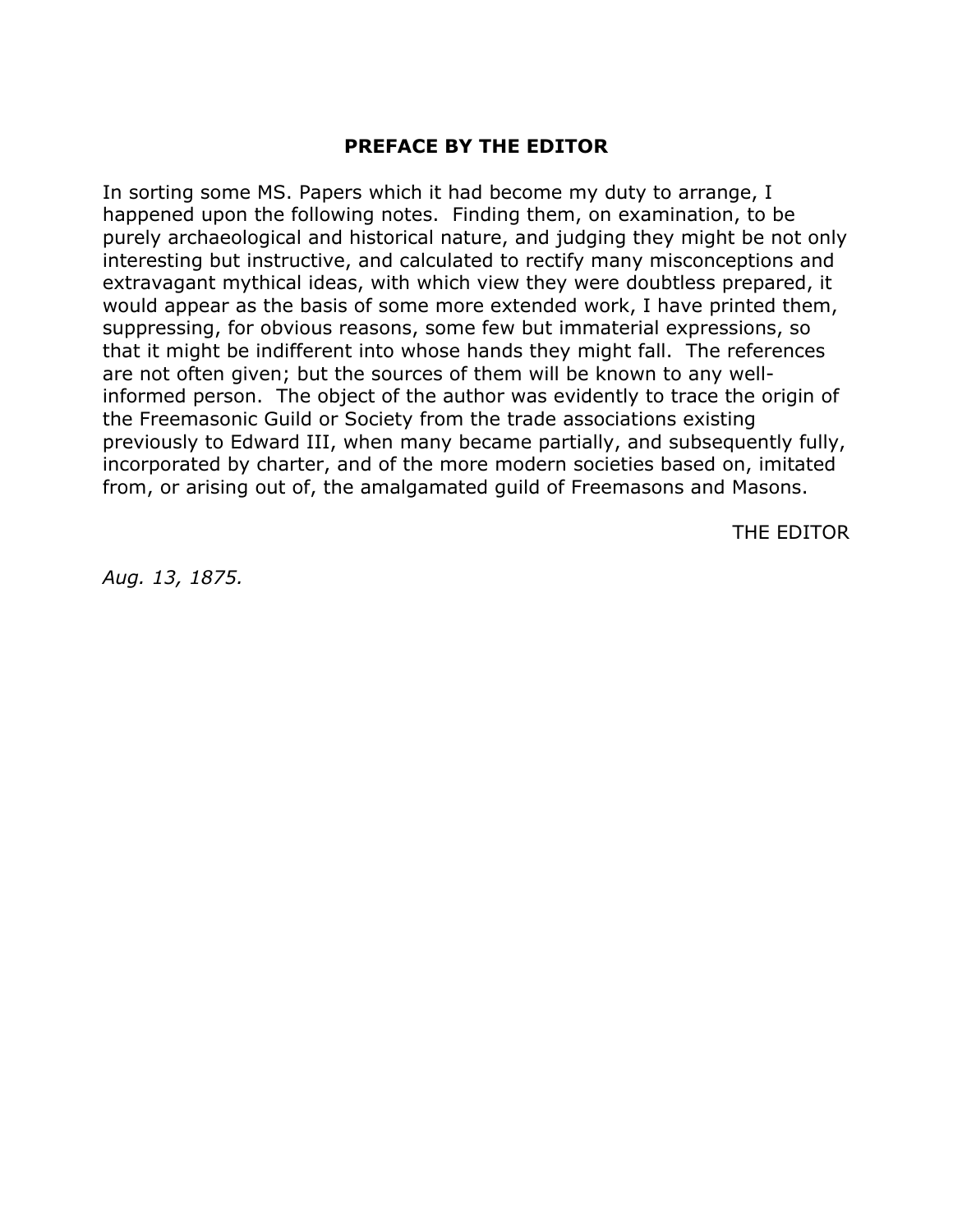# PREFATORY NOTE OF THE AUTHOR

A respect for antiquity, whether applied to institutions or families, has ever had attractions for the human mind, so much so that it has been tacitly agreed the uninterrupted usage of ages should constitute a valid legal custom having the force of law, since otherwise it would never have become a custom. The remote antiquity of a family is a matter of pride to the descendants of an ancient stock; so to belong to an ancient corporation confers a respectability on its members. A law may be passed and must be obeyed, but unless that law have its foundation on ancient usage, it will never command the respect that its merit deserves: It must be a custom embodied in a law. A custom may receive modifications varying with the changing state of society, still in the main the old custom remains the basis, and a statute not so based never obtains the reverence due to common law.

The origin of the English constitution can no more be traced to a distinct period, than the separation of the Eastern and Western churches, or the formation of the coal measures; its origin is lost in antiquity, and the shadow, which hangs over a pre-historic period, till at last research reaches an epoch, which defies the historian, who, in default of positive data, can only at best deduce from that which is known, the state of things which might have existed previously; and this is as true with respect to Freemasonry as to any other institution.

The great mistake into which writers on this subject have fallen, lies principally in their ignorance of history, but still more in taking vulgar error for fact, and worse still in pandering to that which they know their readers wish to believe. They allege that symbolical Masonry, as we now have it, existed before the historic period, whereas the question really is, at what period Freemasonry ceased to be operative, and became purely symbolical or speculative.

THE EDITOR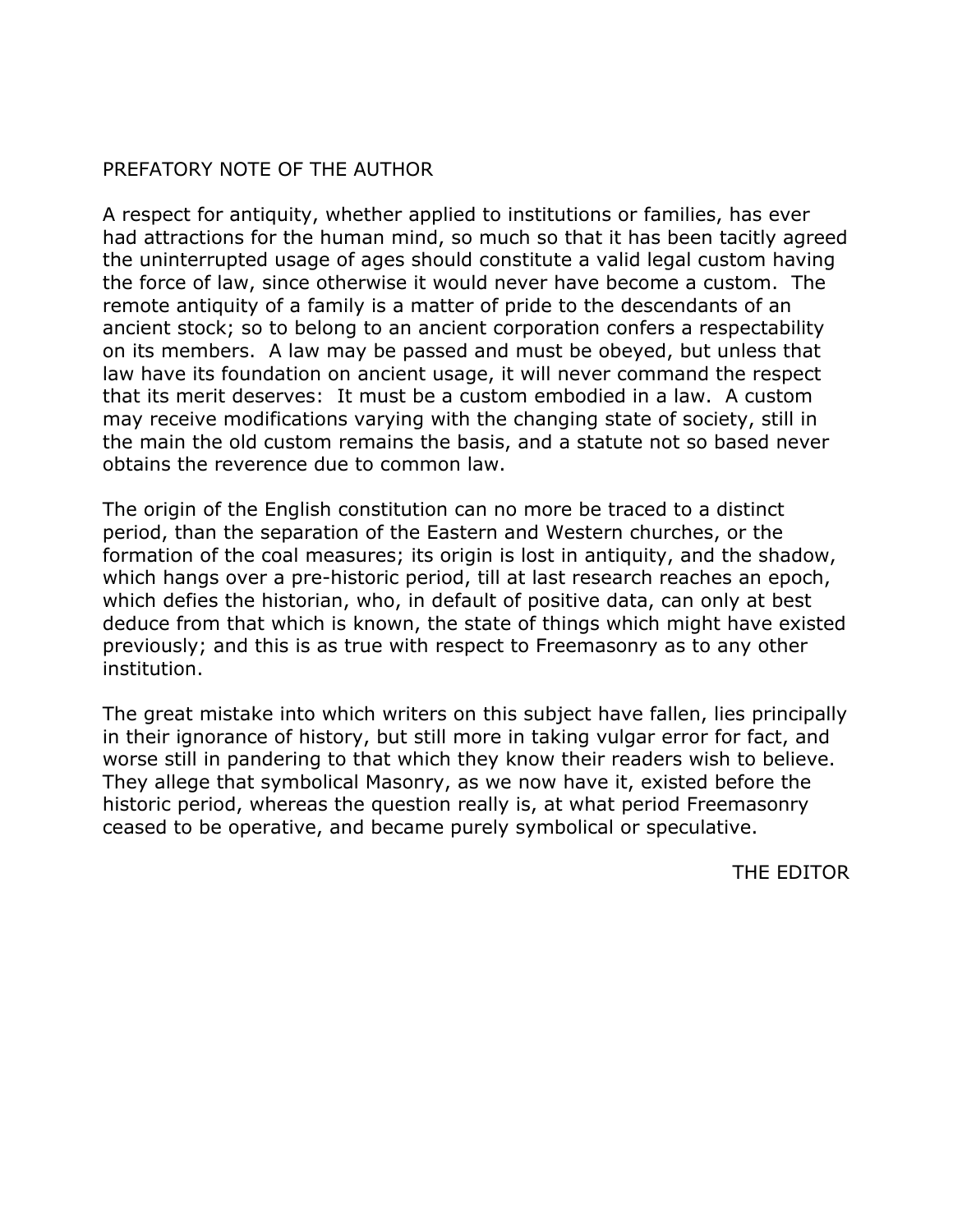# **THE ALBURY MS.**

# **THE AMALGAMATED GUILD OF FREEMASONS AND MASONS**

#### **INTRODUCTION**

The art of building, in some form or other, was certainly one of the earliest of civilized man. In cold climates he sought to protect himself from the inclemency of the weather, and in the tropical zones form the heat of the sun; in the extreme northern zones, snow-huts accomplishing that purpose in the first, and natural caverns in the second case. These ruder structures fell into desuetude with the invention of tools, and the gradual development of art and science, comprehended under the general term "civilization;" but still the structures raised by man were adapted to the exigencies of the climate, giving rise to the variety of form adopted in different countries.

Verandahs in the open country, and narrow streets in the cities betoken a warm climate as a protection from the sun, while compact buildings and wide streets point to a cold one. Of all the lower animals, the beaver is the most remarkable for its innate power of construction of dwellings; all birds indifferently adopt either crevices in rocks or caverns for their nests, or build them in trees; the swallow tribe being the only race of birds which have adopted mural architecture resembling the mud huts of the human race. All other mechanical arts are, therefore, posterior to the science of construction which must be held to be the most ancient trade, and consequently the most ancient guild, providing for the earliest and most imperative necessity of man; and while all trace of many other arts have vanished, that of building has steadily improved. Ornamentation followed; the simple house became a palace, and the palace a temple dedicated to the Supreme Being. The nature of the material found in the locality also influenced the mode of construction; thus the Ninevite palaces, now Mossool, as described by Dr. Layard, were build of sun-dried bricks, and the ordinary dwellings of the Egyptian period were constructed of the same material. The Ninevite palaces were faced with alabaster. Herodotus mentions bricks burned by fire as used in the construction of Babylon.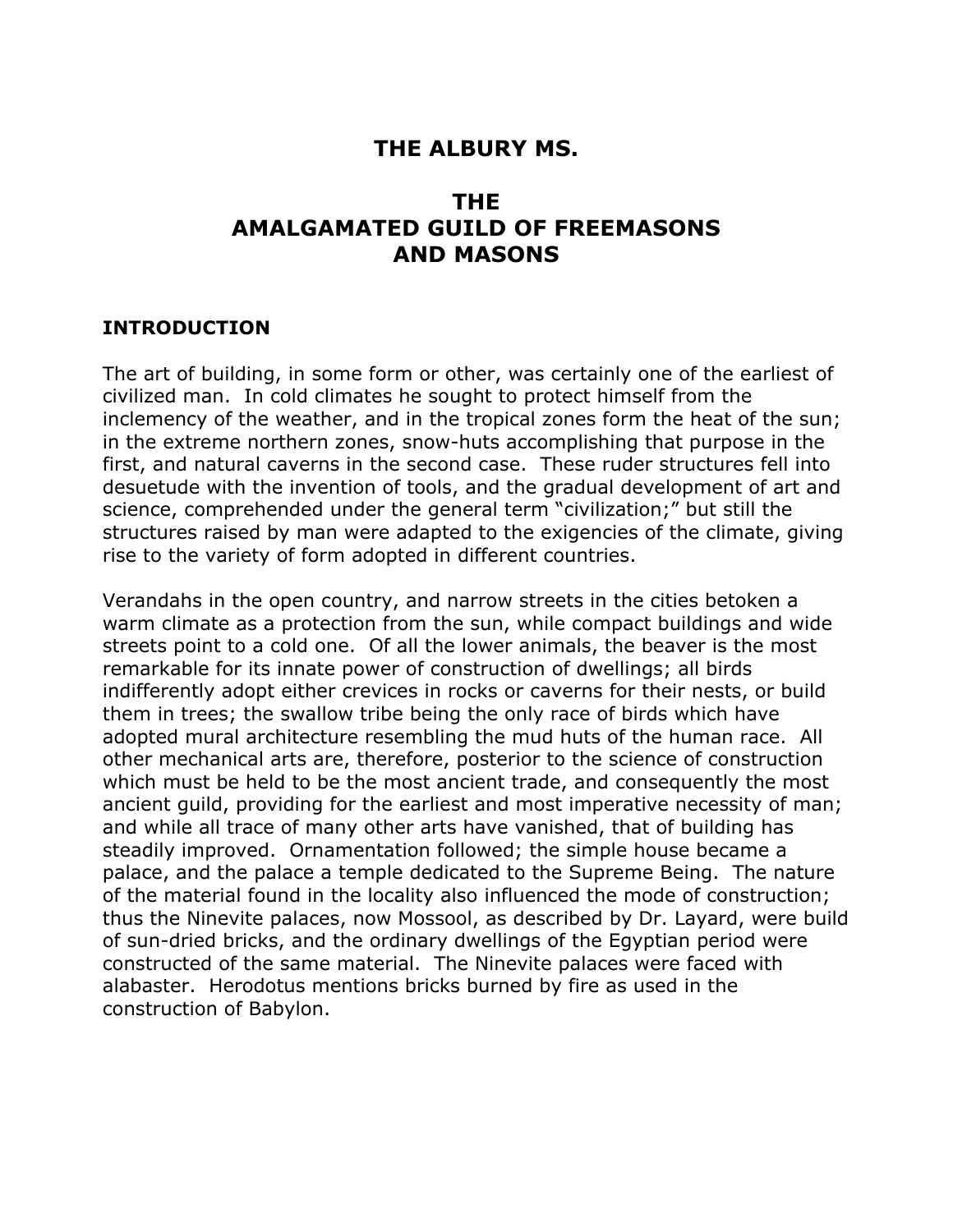The Romans improved on this architecture, and the Egyptians and Greeks used the stone they found in the vicinity of their cities. Among these latter the art of building was held in the highest repute, and it was said "that while every age produced a builder, few produced an architect." This adage points to the period at which scientific building obtained precedence over mechanical construction. The earliest complete treatise on architecture is the work of Vitruvius, dedicated to Augustus Caesar, and the earliest detailed description of a building that of Solomon's Temple, by which he essayed to localize the religion, and settle in the form of a kingdom a wandering race, which had theretofore used tents; nor have the present dwellers of the desert abandoned these moveable habitations, induced by the necessity of changing their localities at given seasons to obtain pasturage for their animals. The earlier Jews, commonly called the patriarchs, lived in the same way as the present Arabs, and may be, that this Oriental race, on their westward immigration into the countries in which they are first found historically, adopted the manners and customs of those in whose land they took up their abode. That is was an intrusive race there can be no doubt, for they were ever at war with the natives of the country in which they fixed their abode, extending the area of their conquests and habitation.

# **SOLOMON'S POLICY AND TEMPLE**

Under Solomon the policy changed; [Abram died B.C. 1821. Solomon's Temple was founded 480 years after the flight from Egypt, and dedicated on October 30, 1004 (Haydn's dates), therefore Solomon was living 800 years after Abram; therefore,  $1821 + 195 = 2016$ ; but there is a difference of opinion as to this point – viz., that the era dates from Solomon's death, A.M. 1033, or B.C. 975, as the commencement of the era.] but that change would never have taken place, but as sequence of the generally hostile policy of David. By the plunder of his neighbours he accumulated riches and power. The Phoenicians were the greatest traders of the age, and by that trade accumulated wealth and command both by sea and land. Thus the more, perhaps too highly civilized, people fell under the yoke of the more war-like race.

On his accession Solomon found himself in the possession of territory, physical power, and wealth; and, wisely discerning that rich neighbours were more profitable than poor ones, he employed the power bequeathed to him to cultivate the arts of peace, and set about to imitate the policy of the people his father had subjugated. He, therefore, entered into treaties with the more influential of his neighbours, and notably with the King of Tyre and Sidon, who commanded the seaboard, and, instead of being the first warrior of his region, he became the first merchant of his age; he assumed a monopoly of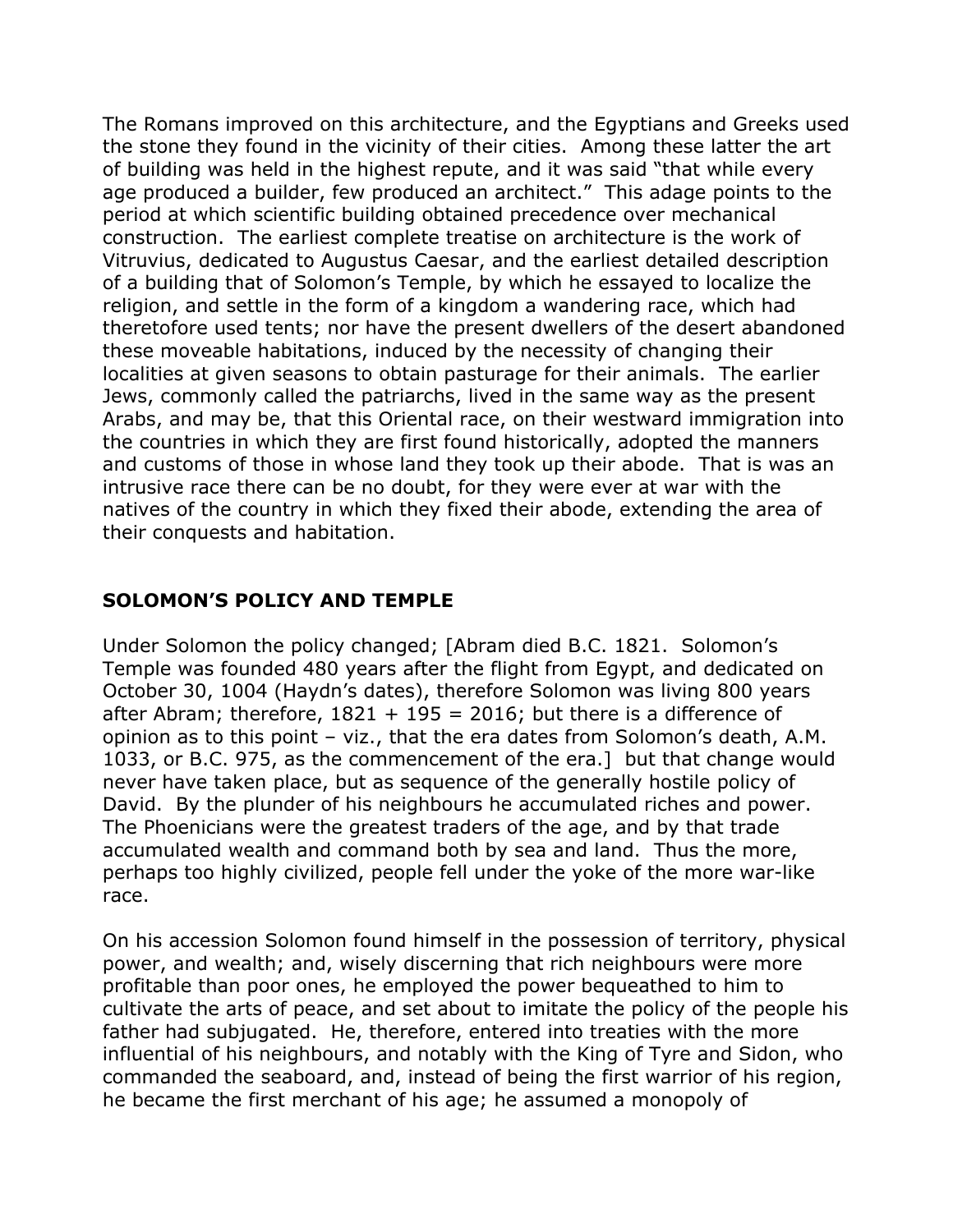commerce, and drew to himself the whole import and export trade, reducing all other dealers to the position of retailers. Whoever wished to buy had to come to the Royal stores; the king was the only wholesale merchant within his realms. The soil of the territory over which Solomon ruled was anything but fertile, and, judging by its present aridity, can never have been otherwise, though it is probable, that before the destruction of the forests, it was less so than at present. The denuded rocks of Judea could never have been fit for timber; the olive and the sycamore were therefore the principal trees; and this is evident from the necessity of sending to Lebanon for cedar and fir. The natural resources of the country being then so limited, commerce was the only mode by which he could accumulate wealth. There are certain points of similarity between the policy of Napoleon the First and that of David, and of Napoleon the Third and that of Solomon.

Having premised so much, it will be interesting to form some idea of the structure of that Temple which has rendered Solomon so famous as an architect.

The account of the building of the Temple was shortly as follows: -Solomon informs Hiram, king of Tyre, who had sent to congratulate him on. his accession to the throne, that he was about to build a Temple, and asked leave to hire woodmen to assist his own in felling fir and cedar trees in Lebanon, and preparing timber for the purpose, because the Sidonians were famous as carpenters; consequently, it was arranged that the Sidonians should hew and transport the timber to the sea, and float it to such place as might be required: Solomon was to indemnify Hiram annually with 20,000 measures of wheat and 20 measures of pure oil.

Thereupon Solomon raised a levy of 30,000 men to assist the Sidonians, 10,000 being on duty each month by turns, under the superintendence of Adoniram, with 330 gangs of men under him; in addition to which Solomon sent 70,000 coolies and 80,000 hewers into the forest. These workmen prepared both timber and stone according to plan, so that it was necessary neither to further cut the stone or timber.

The Temple was 105 ft. long, 35 ft. wide, and 21 0 ft. high. [The Jewish cubit was 21 English inches. A hand or palm was 3½inches. There is a discrepancy as to height between Chronicles and Kings, the latter making 52½ feet, the former 210, which latter agrees with the account of Josephus, and discrepancy among antiquarians as to the length of the cubit.] The Porch was 35 ft. long and 17½ ft. wide, 21 deep. All round the interior there were lean-to chambers respectively 8¾, 10½, and 12¼ ft. wide, the rafters resting on corbels. A winding staircase conducted to the middle chamber by a door on the right, and through this chamber the third was approached. There were also constructed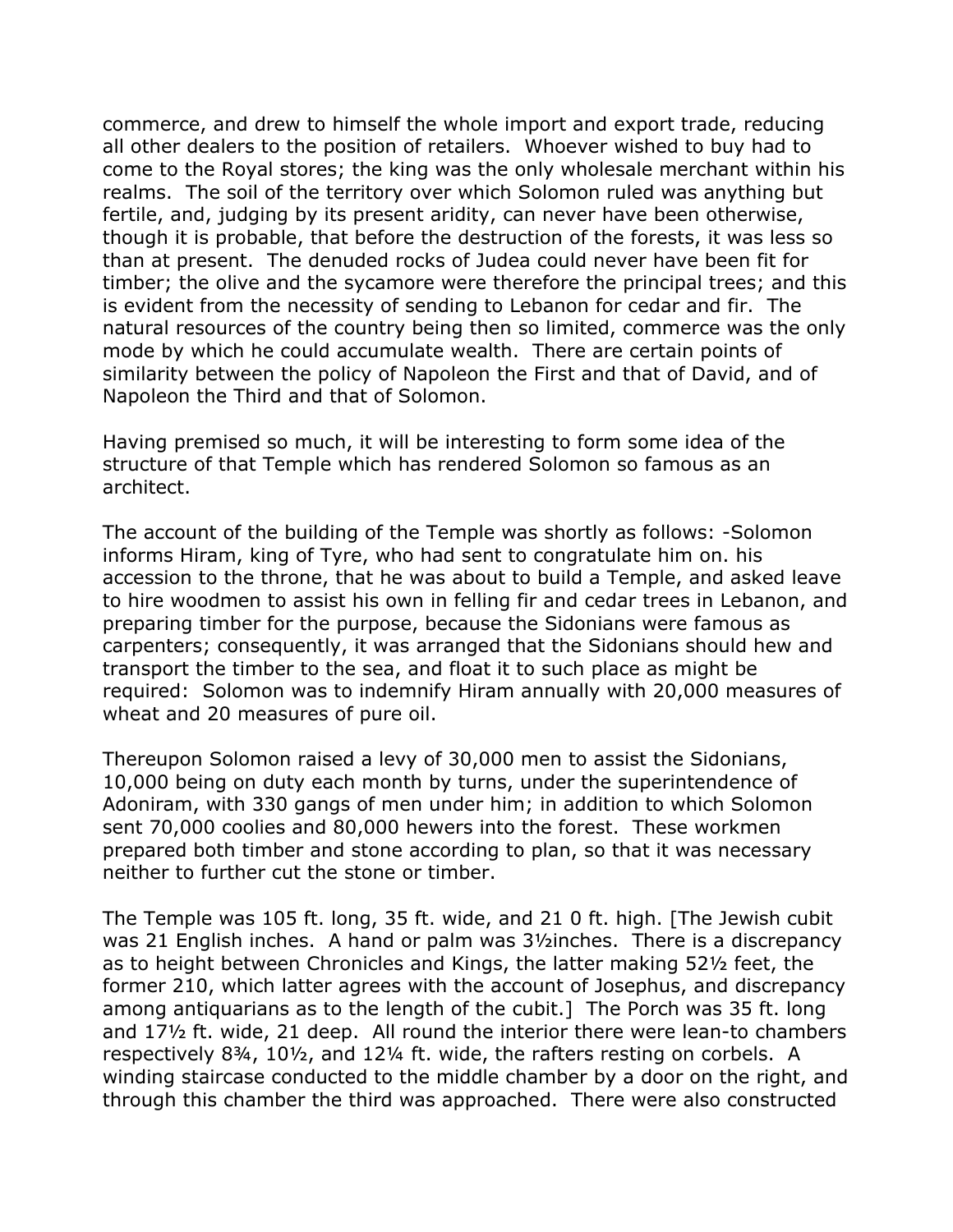lean-to chambers, 8¾ ft. high, all round the exterior of the building, which, together with the narrow windows, must have entirely destroyed the symmetry of the elevation. The roof was of cedar planking, and the whole was panelled with cedar, and gilt or plated with gold, and floored with fir.

There appears to have been an independent wooden building, being a cube of 35 ft. of cedar carved with knobs and open flowers, and gilt or gold plated, planked with fir, for the adyt or cell - "The Holiest Place," to contain the box erroneously termed "the ark of the covenant." It also contained a gilt cedar altar. This cubic chamber was one-third of the length of the building, which was a triple cube, parted off from the rest by gold chains, thus leaving 70 free.

The cell or adyt is described as furnished in a peculiar manner. The two doors were of olive, 7 ft. wide, hung on gold hinges, carved with cherubim, palm trees, and open flowers, all gilt. The doors of the Temple itself were of fir tree, broken to fold back, hung on olive posts, and 8¾ ft. wide, by gold hinges and carved in like manner.

At the end of the adyt were two cherubim carved in olive wood and gilt, the wings of which were 17½ ft. from tip to tip, and 17½ ft. high, so that they touched each other in the middle of the adyt and the panelling on either side. The floor was also gilt or plated with gold.

The Temple had also an inner court formed of three rows of hewn stone, and a row of cedar beams.

The brasswork was executed by Hiram the Naphthalite, from Tyre, described as a widow's son, meaning probably son of a widowed mother. The principal metal-work was two pillars or columns erected on either side of the porch, 3 1 2 ft. high, and 1 1 ft. in girth, surmounted by capitals 8 ft. high on the right and left (in the sense of architecture) of one standing with his back to the cell or adyt ; that on the left of one entering he called Jachin, and

that on the right Boaz.

The capitals were ornamented with seven nets of chequer work and seven wreaths of chain-work. There were cast Zoo pomegranates in two rows; these occupied 21 in., the residue of 7 ft. being occupied by the same lily work with which the porch was ornamented. These pillars were 4.041 ft. total height, with the capitals, and ,21 ft. in circumference, equalling 7 ft. in diameter. The next brass casting mentioned was the "Molten Sea," placed on the southeast, 171 ft. across, 521- ft. in circumference, 32 in. thick, with a lily flower wrought brim, and standing 8,-11 ft. from the ground on twelve oxen, facing outwards, three to each cardinal point of the compass. The object of the double row of knows underneath it, somewhat more than 2 in. apart (ten in 21 in.), does not appear, nor the meaning of 2000 baths, except these were small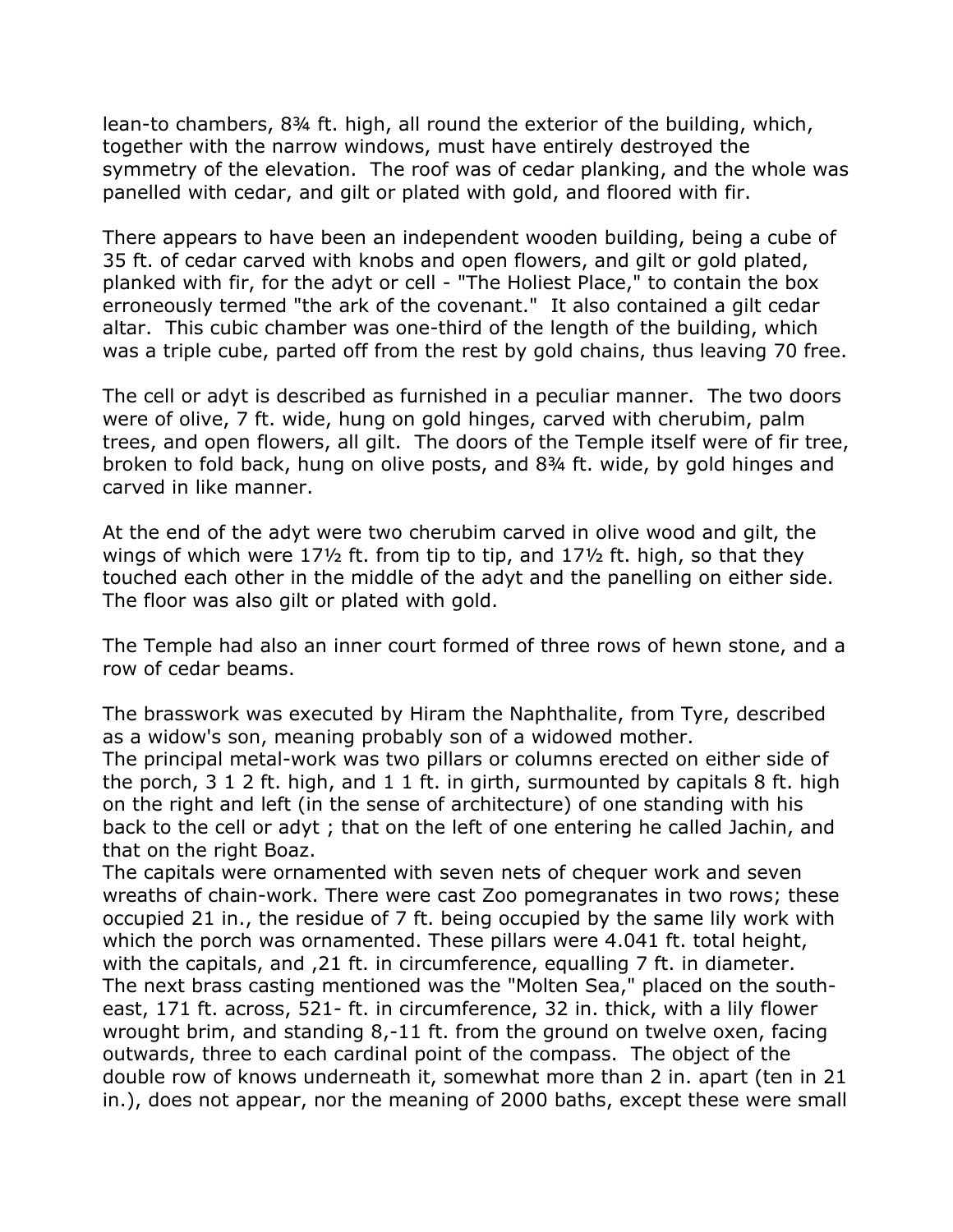depressions; but it must be taken that this "molten sea" was an immense laver with 2000 basins, cotaining about 300 hogsheads. [2 Chron. Iv. 2-5 – 3000 baths.]

There were placed on either side of the Temple five lavers, each containing 40 depressions, called baths, 7 ft. high, and the same in measurement over, all set upon short pedestals the edges of which were ornamented with lions, cherubim, and pal, trees, resting on bases 7 ft. on the square, and 5¼ high, supplied with fixed axletrees and wheels 2 ft. 7½ in. high. It is not clear what was meant by "undersetters," but they were probably solid corner-pieces cast on the base to support it. The mouths, 3 ft. 7½ in., were clearly the holes to let off the water. In addition to these large articles, there were brazen pots, shovels, and basins. [I Kings v.7, 17; vi. 7; I Chron. Xxii,2; Josephus Hist. Vii.14; Chap. II. Xxvii. 2; Neh. Iii. 27.]

The gold ornaments or furniture consisted of an altar of gold, a table of gold for shewbread, ten candlesticks, five on either side before the adyt, ornamented with flowers, lamps, gold boxes, bowls, snuffers, spoons, censers, to which were added the silver and gold articles dedicated by David.

Solomon's Temple does not come up to the views of classical architects; indeed, it appears to have possessed no architectural merit, and to have been in very gaudy, vulgar taste. Nothing is said of the substructure long known but lately explored, and which is far more worthy of the architect than the superstructure. Whether this was also built by Solomon or by some predecessor, does not appear, though the thirteen years [ the church of St. Peter's at Rome occupied 155 years in the building, and 22 architects were employed on it. St. Paul's Cathedral occupied 35 years, Sir Christopher Wren being architect, and Mr. Strong builder. The first Temple of Jerusalem occupied 13 years. The design was probably Solomon's.]. occupied in the construction of the whole would point to this conclusion, and that the crypt was formed for the storing of the great treasures of the greatest merchant of the age. Solomon's subjects were clearly incapable of the work, or he would not have had recourse to the Philistine or Phoenician king of Tyre for workmen for his Temple and navy. It may be strongly presumed, that it was not Solomon's respect for Jehovah, so much as a desire to protect his treasures derived form a monopoly of the commerce of his state, that he constructed this building. The sacred nature of the superstructure would preserve his treasury from robbery by the force of superstition. The Temple was substituted for the tabernacle, and Religion made the handmaid of policy.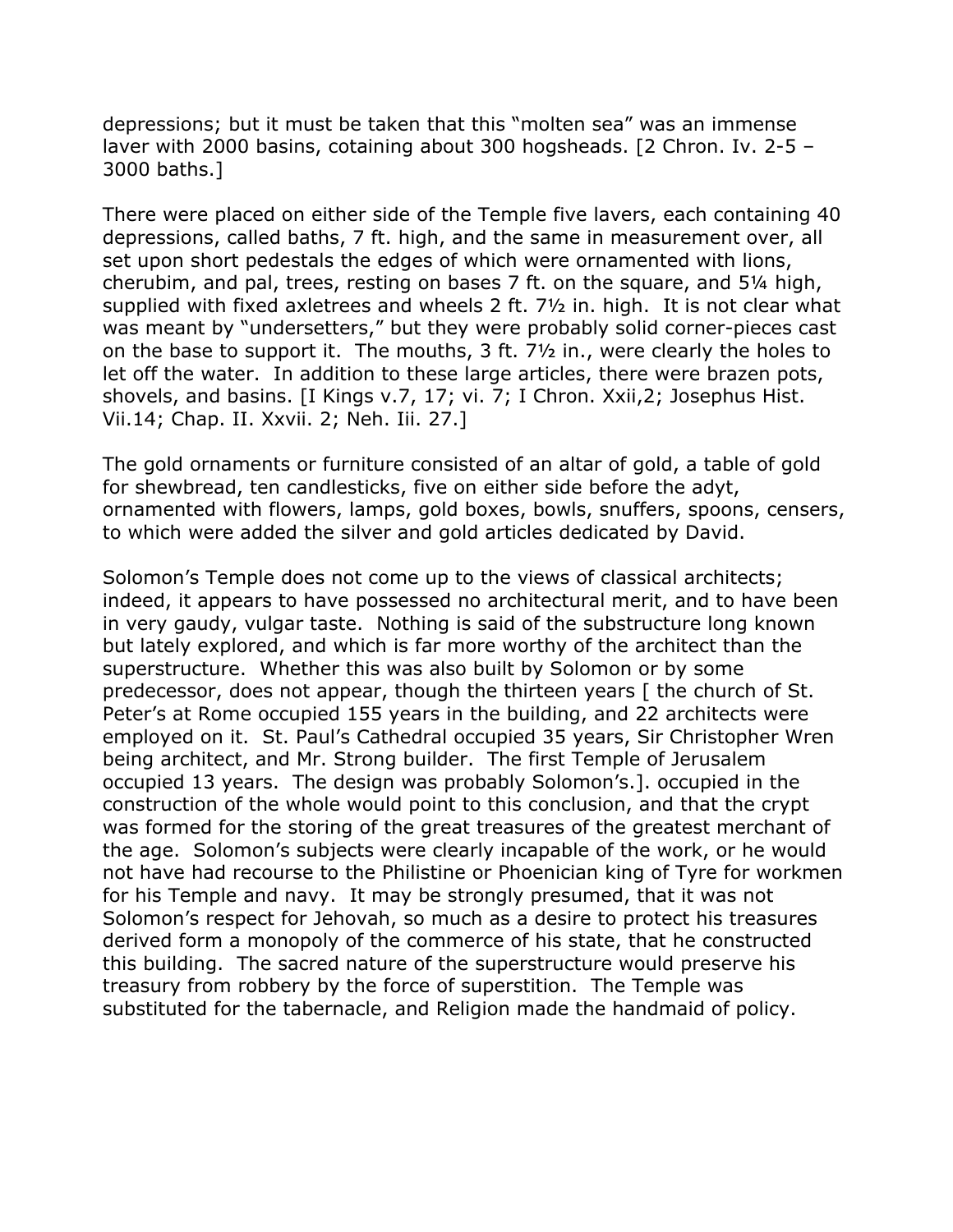There is no reason to doubt the description of this organization of the workmen under King Solomon, if, indeed, that organization be not of a date far anterior to his building of the Temple. It shows that subdivision of labour, without which a large body of men could not be kept in order – The king, who found the pecuniary means of employing the levies; the contract made with a foreign prince of the most enlightened nation of that period; the appointment of Adoniram as clerk of the works, and of local overseers for the various branches of it, which included not only masons or workers and setters of stone, but also carpenters for the execution of than the woodwork, and smiths for the foundry works.

#### **GUILDS.**

a At a time far anterior to Solomon the system of castes existed in India, and still exists, and trades descend from father to son in the esnafs [The German word *zumft*, is the Arabic singular of esnaf, cor general corrupted from the Arabic. This word, which imports a trade, probably found its way into Germany from the Oriental traders frequenting the great fairs of Germany, where all commercial business was transacted. Eastern nations are very conservative in manners; there is scarcely any difference since the time of Christ, and perhaps but little since the days of Solomon.] of the Indian population, the country whence the Jewish tribes derived their origin; it is therefore presumable that Solomon did little more than improve the organization he found in existence, by a quasi-military system, and on a large scale. The bodies of men, we call lodges, were presided over by masterworkers; the lodges themselves consisted of journeymen, and perhaps, and probably, also of apprentices. These master-workers were subject to overseers, and these again to the chief overseer or clerk of the works, subject him self to the architect, or him who conceived the general plan of the building to be erected, but the name neither of the architect nor of the builder is given, nor are they referred to.

These guilds, or the evident traces of them, still exist in all the older countries of Europe and Asia. In Germany, perhaps, the old organization is still more perfect elsewhere in the west, as it has not been the practice in later times to admit into them non-tradesmen. Their organization in the middle age was generally as follows, for all trades alike:-No tradesman could set up as a master in his craft and take apprentices who was not freeman of the city in which he wrought; not being such freeman, he was called a freemaster, and could carry on his trade as such, without the power to take apprentices, who, having wrought for a certain time, were required to travel for five years as journeymen to perfect themselves in their craft [Kraft means power; handicraft, manual power or ability. Science-craft was equivalent to "cunning"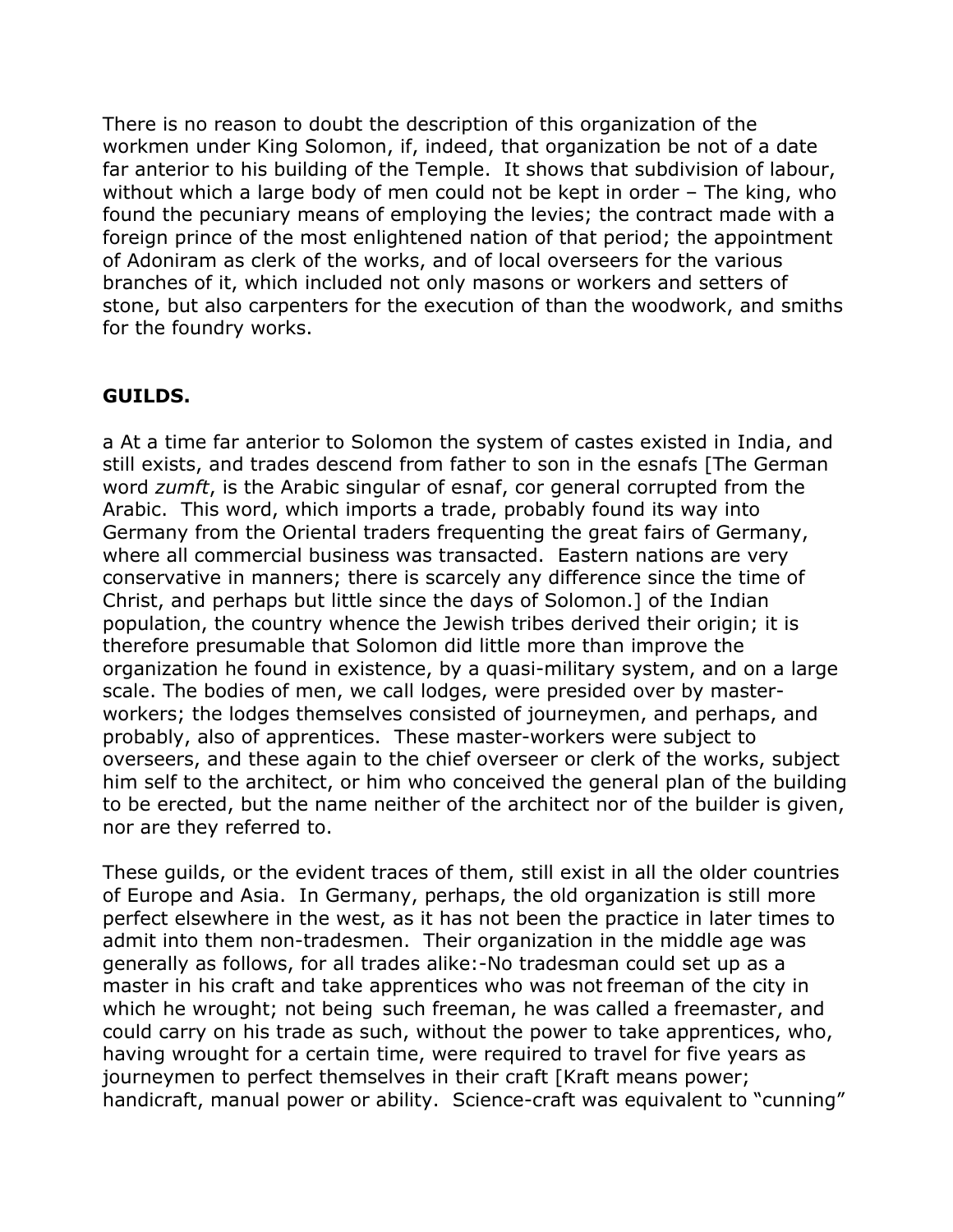in old English (cyning, Saxon). A "cunning wheelwright" does not mean cunning or crafty, in the present sense, but only "capable" – skilled in his handiwork] in other cities. The journeyman, on his arrival in any city, applied to the corresponding affiliated guild of his craft in such place, where he obtained information of some master and who required his services. Having wrought under him for a given time, the employer, being satisfied with him, communicated to him the " *Kennzeichen*," or word of recognition of the place, as a proof of his having wrought there. This *Kennzeichen* was usually some unimportant object which would not attract general observation; thus a conceit of the sculptor had induced him to carve a bird's nest behind the statue of Rolland, the Palladium of Bremen, and a small mouse on the sculpture which surrounds the apse of the Cathedral of Lubeck, and on the return the knowledge of these *Kennzeichen* by the journeyman was considered as evidence of his having wrought faithfully in the place to which they referred; in this consisted his examination for the condition of a freemaster or craftsman to which he was admitted on proper application, in the presence of the assembled guild of his native place; but before this ceremony he had to .pass an examination as to his competency, and deposit his Masterwork in the guildhall (*Meisterstuck*), which must be deemed satisfactory by the court of the guild. If the master thus received left his native place to settle elsewhere, the *Meisterstuck* was transferred to such place as a credential.

In travelling from place to place during the wander-years, it was customary for these journeymen, termed *Handwerksburschen*, to beg their way; nor was this accounted an act of vagrancy, and none even now refuse these men a dole. This they call *fechten* (fighting), not *betteln* (begging) ; hence our term "to fight your way." Their worldly goods and tools of their trade they carried on their backs. The innovation of railways has taken most of these travelling journeymen off the roads, though up to that epoch they were to be seen trudging in knots over every road in Germany.

This excellent system was best conducive to the artizan education of the workmen, tending to make them acquainted with their own country, and collect much valuable technical and general information, and teach them selfreliance and thrift. Although they were not obliged to travel beyond the confines of the empire, they often did so, and many would be found acquainted with the surrounding languages, and conversant with the customs of foreign countries.

The local affiliated guilds relieved these journeymen in case of sickness or want, so that they had a certainty of aid in case of need; and an authority to which they could apply on arrival in a strange place, to obtain employment for them, by referring them to some master who would give them work.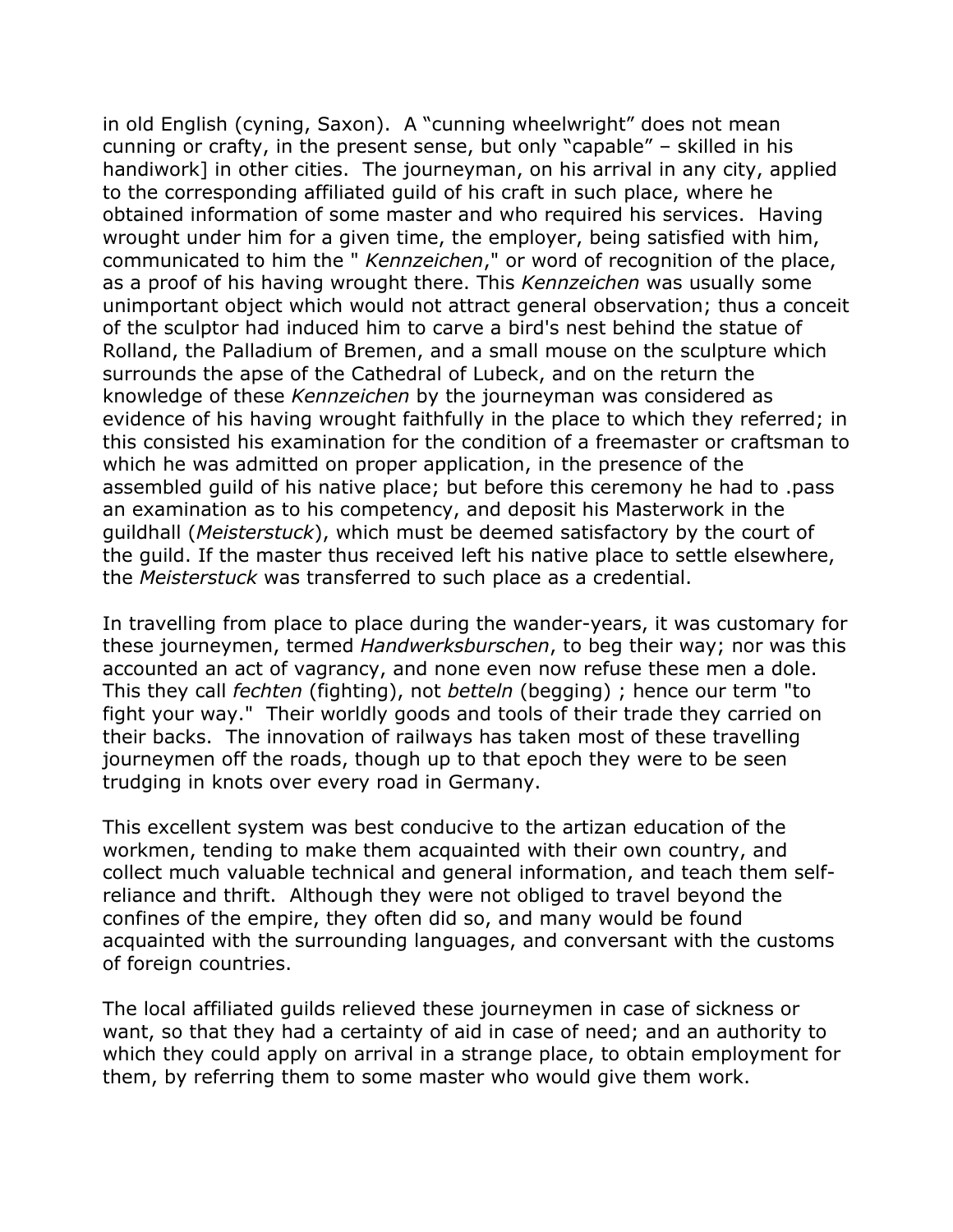The same system is still continued, except that the "wander-book," which every journeyman carries in conformity with the police regulation, is now signed by the master whom the journeyman has served, and certified by the local police authority, notwithstanding which the old form is still maintained in some cities, and the journeyman is formally asked, for instance, "Where hast thou been?" "I have been in Bremen city" "What didst thou learn there." "I saw the bird's-nest behind the statue of Rolland in the market-place. Pass, Bremen." A better test could not have been devised in an age when writing was confined to a literate class.

In our London guilds there are two modes of attaining membership, by service - that is to say, apprenticeship and by redemption or purchase; and this is the same abroad, except that non-craftsmen are inadmissible. A doctor of laws, for instance, is sworn a member of the Guild or College of Advocates in Hamburg,[ The English Guilds of Advocates never sought nor accepted a charter, preferring to remain voluntary societies untrammelled by State influence.] either by inheritance, if son of a citizen, on production of his diploma, or by redemption, if son of a non-citizen, but would not be eligible did he not belong to some profession or handicraft. A doctor of law, however, takes precedence as a member of a profession as distinguished from a handicraft over those sworn in with him.

The great employers of labour in the middle ages were the territorial nobility, who by their tenure belonged exclusively to the profession of arms ; the ecclesiastics, who held large territorial possessions ; and, in the cities, the mercantile class. To the former two categories belonged the two chivalric orders of the Temple and Hospital, who, noble by birth or profession, and as lay monks, quasi ecclesiastical, partook of the characteristics of both, and, rapidly increasing in territorial wealth, necessarily employed large numbers of skilled workmen and artisans for the construction and repair of the various farm and other buildings on their estates, and the erection of chapels and conventual buildings, termed preceptory houses, in which were placed veterans or persons possessed of commercial knowledge, for the management of the estates and collection of the revenues as implied by the term preceptor.[ *Praeceptor*, receiver percevoir les revenus.]

In order to perform these duties, the guild of the building trade travelled from place to place as necessity required, working for the territorial nobility, whether lay or ecclesiastic, accounting in a great measure for the similarity which may be found in the style of especially churches, in certain districts of England, leading to the evident conclusion that they were constructed by the same gang of workmen; but it by no means follows that those by whom they were employed belonged to the guild; indeed, the presumption is clearly opposed to such a view, since the profession of arms was a noble calling, and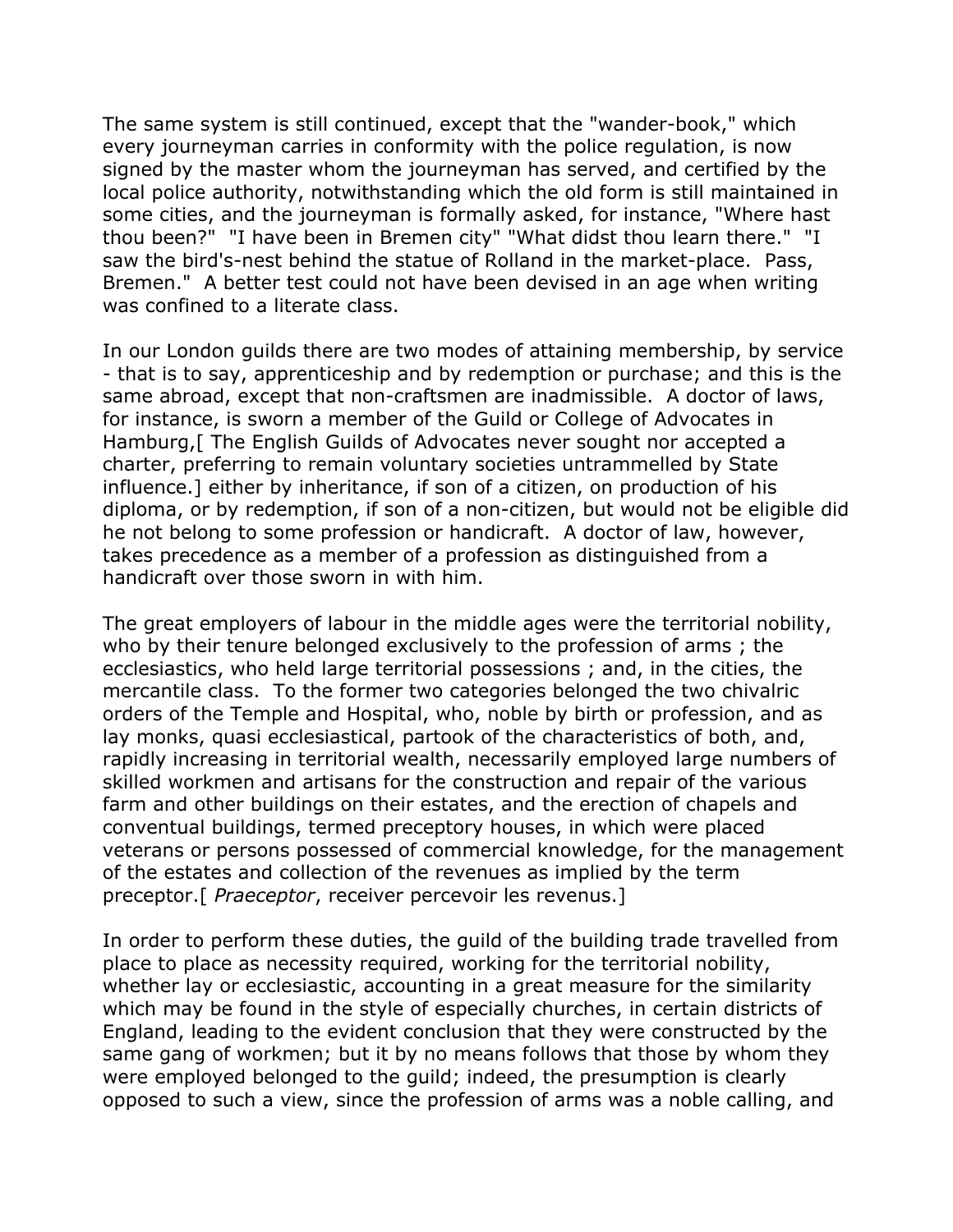that of an artizan a base occupation; but, on the other hand, it is not improbable that, on the dissolution of the monasteries and religious orders by Henry VIII., many, who had formerly been employers, received assistance from the guilds whose masters they had been in the days of their prosperity, found an asylum and refuge in the guilds which they had so largely employed, and were relieved in their distress and old age. These must, however, have died out in a generation, and cannot be regarded in any other light than that of pensioners of the guild.

In the Imperial Municipalities of Germany these guilds in the middle ages were apt to give a good deal of trouble, and became sufficiently numerous and influential to interfere with the local administration. The patricians (*Geschlecter*), to counteract this inconvenience, sought admission into these guilds, in order to obtain influence in the individual communities; but from time to time the majority or plebeian class rebelled, got rid of the intrusive patricians, and created riots, sometimes seizing the reins of the municipal Government: thereupon the emperor would despatch a *Sendgraf* to examine into the causes of the disturbance, hear complaints, and remedy any evil or redress any grievance, and the same appears to have occurred occasionally in England.

In the trading guilds of the Italian republics of the middle ages, the same disturbances arose from the mem bers attempting an undue influence in the corporate government of the municipality, for the guilds were in corporate, or mere voluntary societies. The building trade being the most important, and necessarily working in combination, led to their historical prominence; in fact, these societies resembled in their conduct the trades' unions of the present age, striking for wages, and com bining to keep up prices, which led to the laws against was the illegal combinations of workmen, to the detriment of the employers and the public; so that, in fact, the same state of things is occurring now which occurred 400 years ago, although in a slightly different form, in accordance with the usages of the country at that time. Subsequently to Edward III., the English guilds-previously to that epoch mere voluntary societies without definite legal status, under the Saxon name of " Gilden" became treatures of the State in virtue of their chartered rights, with considerable power of internal government, whereas the trades' unions are still voluntary assemblies not reconized by the law; but that king, perceiving the advantage which would accrue to the State by the regulation of the trading communities, resolved to raise them into importance. To which end he confirmed by Royal Charter the .privileges they had till then enjoyed on sufferance only, and, to give them greater weight, he even became himself a member of the Linen Armourers, now the Merchant Tailors' Company. Their denomination was crafts and mysteries[This word is not derived from the Greek, meaning a religious rite, but from the French for a handicraft.]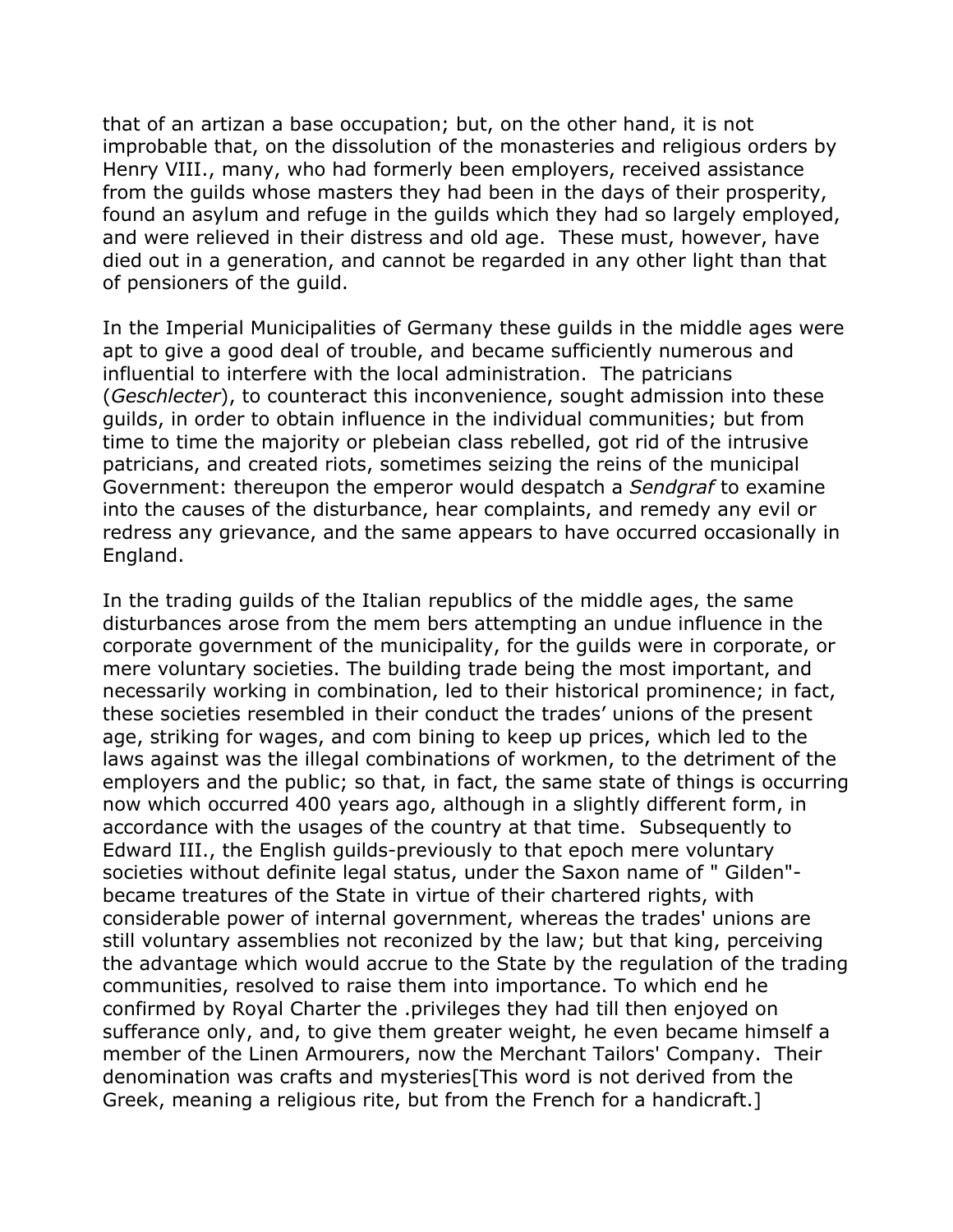(mestiere, in modern French metier). The nobility and gentry, lay and clerical, followed his example. Nevertheless the incorporation was not plenary, they had no common seal, could neither sue nor be sued, nor hold lands in mortmain. Their chief officer was no longer termed alderman, but master or warden, as head of a ward. They also adopted distinctive dresses, whence they obtained the appellation of "liveries."

In the 49th year of Edward, the franchise, or right to elect City dignitaries and Members of Parliament, transferred from the ward aldermen to the masters of the city companies, which in the next year were raised to 48, returning 148 members, being an average of about three each ; the first class sending six, the second class four, and the third class two. Subsequently, the elective franchise was extended to all liverymen ; and some of the companies were merged in others; for instance, the Freemasons in the Masons.

The members of all the companies were sworn to keep secret the art of their "craft or mystery," and were authorized by law to punish minor offences of the brethren. Under Richard 1I., a refoundation took place. Their minutes were kept partly in Norman-French and partly in old English, and the inspeximus charters show them to have claimed from a time "whereof the memory of man is not to the contrary." Their feasts were usually held twice in the year, at Christmastide and at Midsummer; that is, on the festivals of St. John, who in this way came to be considered the protecting saint or patron of all guilds, and furnishes a key to a present custom which is significant. The expense of these festivals was paid by common subscription.

Their bye-laws were made by common consent, and anciently called "Poyntz," which they were required to swear to observe regarding the qualification of members, keeping trade secrets, regulating apprenticeships, the company's particular concerns, and domestic management, including its funds. They were to observe brotherly love, and their rites and religious ceremonies, for which purpose they had chaplains, and there was to be no difference between the rich and poor brethren, and they were not to go to law with each other without leave. At this time the officers were styled "wardens of the craft or mystery, master wardens or purveyors, guardians or wardens, bailiffs, custodes or keepers." They had a bedel to summon them, a chaplain to pray for them, a clerk to keep their minutes, draw up their resolutions, and assist them in judicial business ; and a cook to purvey for them, who was an important corporate officer in most companies, and is still the moving spirit of many a lodge!

The court of assistants, or councillors, is first mentioned in 1379. These were the elders ("*scheffen*" of the Teutonic tribes), a council to assist the wardens in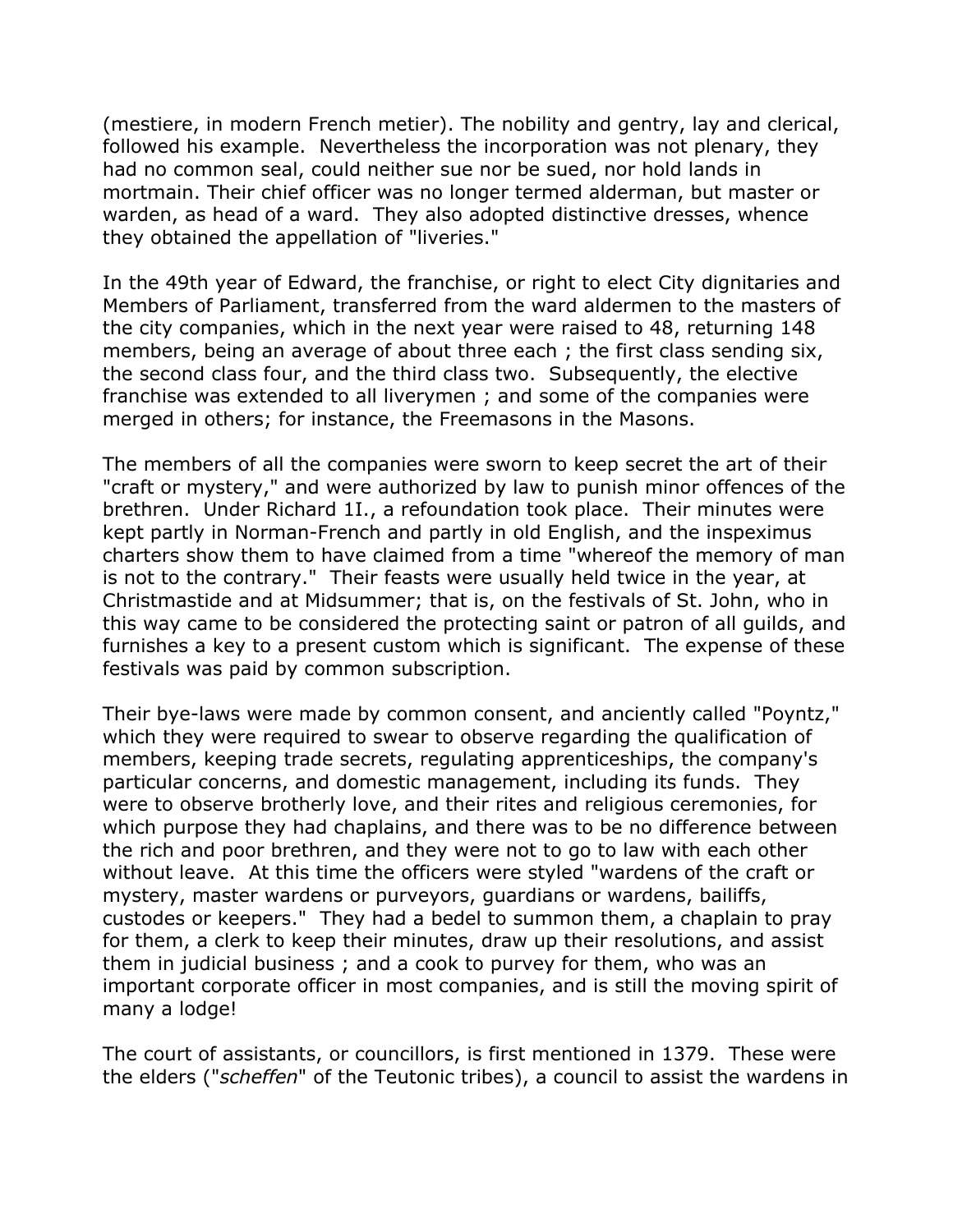the performance of their duties, and were finable for non-attendance; their number would seem to have been more generally twelve during this epoch.

Sir Richard Whityngtone, citizen mercer, was Lord Mayor in 1398, 1407, and in 1420 for the third time.

Liveries are first mentioned in 1329, and were adopted as badges of the respective fraternities, *tempore* Edward I.; but, becoming party badges, were suppressed by the 26 Rich. II., as tending to riot and disorder. This Act, however, appears to have been disregarded.

From the wearing of these distinctive dresses the members of companies came to be termed the "livery," and the expression "to take up your livery " became equivalent to " taking up your freedom."

An Act was passed in the reign of Henry IV., forbidding the masons' guild to meet (3 Hen. IV., c. 1) "The masons shall not assemble in chapters and confederations." Thus, in 1425, the masonic guild had shown itself troublesome to the State and civil order. By Freemasons was meant those free of the guild of masons, and who, as such, were freemen of the City of London, in contradistinction to non-corporate workmen, and applicable to other crafts and handiworks, as well as to this particular chartered company, and though the term has in modern times and parlance been used solely with reference to speculative masons, it still properly belongs as a prefix to all free of any City company, who, as such, are in a position to take up their livery

Henry VI. confirmed most of the older charters, also granting new charters to other guilds, and among them to the Masons.

The companies appear to have been conducted all on a similar plan, whether incorporated or non-corporate societies, and each to have taken the great Corporation of London for its model. The Master, or Master Warden or Prime Warden, represented the Lord Mayor; the Court of Assistants, the Common Council; the Liverymen, the free citizens. The other officers were also analogous. And at all times, certainly during and after the reign of Edward III., noncraftsmen were admitted to these brotherhoods *honoris causa*, and for the purpose of obtaining Court (Government) influence for the company and the protection of their franchises. When these useful institutions degenerated into tyrannous monopolies they began to decline, but so long as they merely regulated trade they flourished.

After the incorporation of the companies, it became the practice of the majority of them to present their charters in each successive reign for confirmation, and on these occasions some new privilege was usually sought.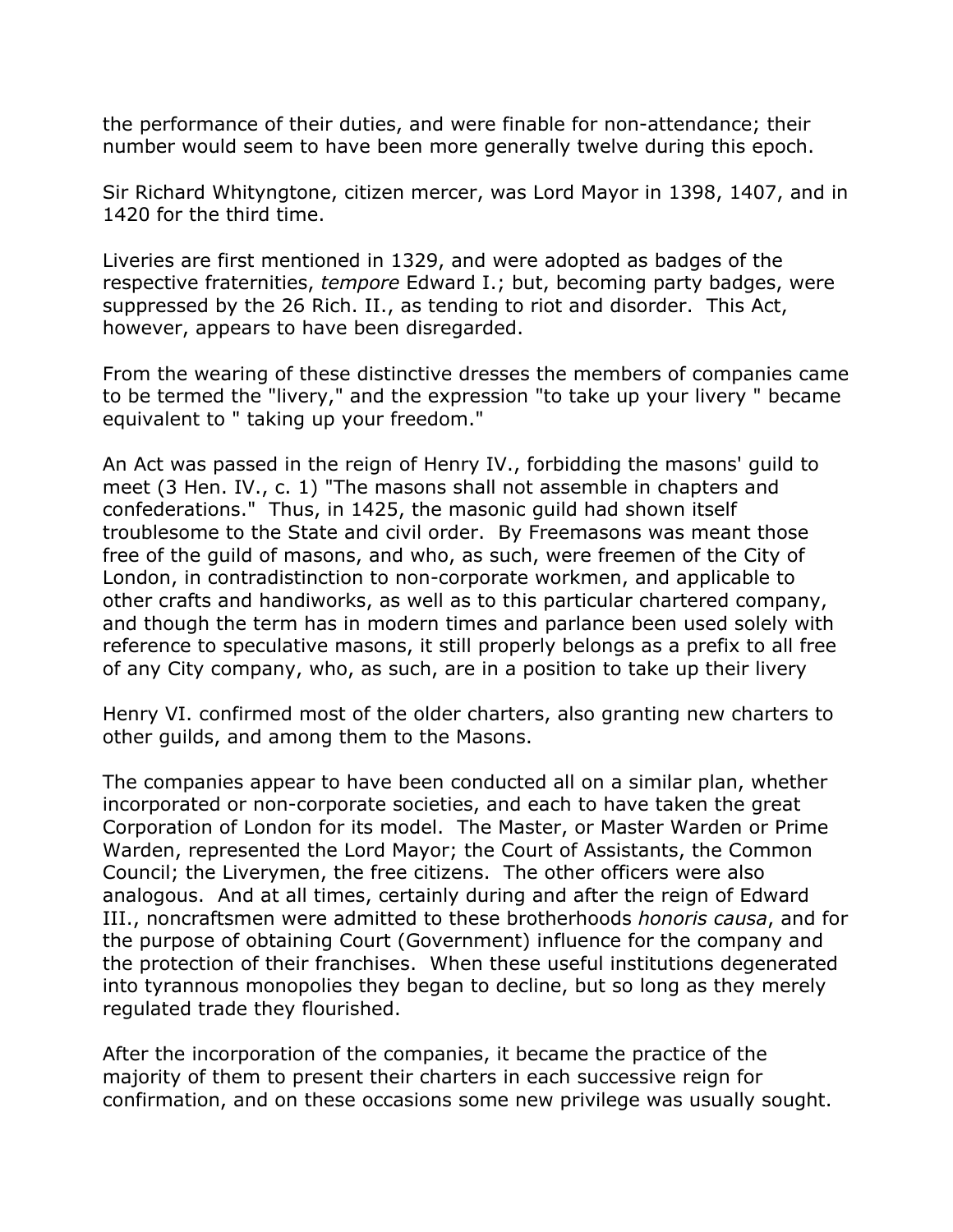These are termed *inspeximus* charters, they set out or recited the original and all subsequent grants.

The next epoch in companies were the reigns of Henry VII. and VIII. Henry VII. became Master of the Merchant Tailors, and presided in their livery. At the same time an Act (19 Hen. VIL, c. 7) was passed, in restraint of bye-laws tending to monopoly.

Among others, Stowe says of the Freemasons that the Masons, otherwise termed "Freemasons," were "a society of ancient standing and good reckoning, by means of affable and kind meetings divers times, and as a loving brotherhood should use to do, did frequent their mutual assemblies in the time of Henry IV., in the twelfth year of whose most gracious reign they were incorporated."

By the new charters of James I. the constitution of the companies was altered, the courts being made self-elective instead of by the commonalty, no one being eligible who had not served as Master or Warden; they were constituted *ad vitam aut culpam*, with perpetual succession, with power to make ordinances, and summon the council; in fact, this court consisted of the Past Masters or Wardens of the company.

The oath was altered and the liverymen made "full brothers;" the term of apprenticeship was fixed at seven years, and fines imposed for refusing to serve as Master or Warden.

"Foreigners" were those without the pale, which extended to two miles; their encroachments were restrained. Sisters are no longer mentioned, and seem to have been discontinued.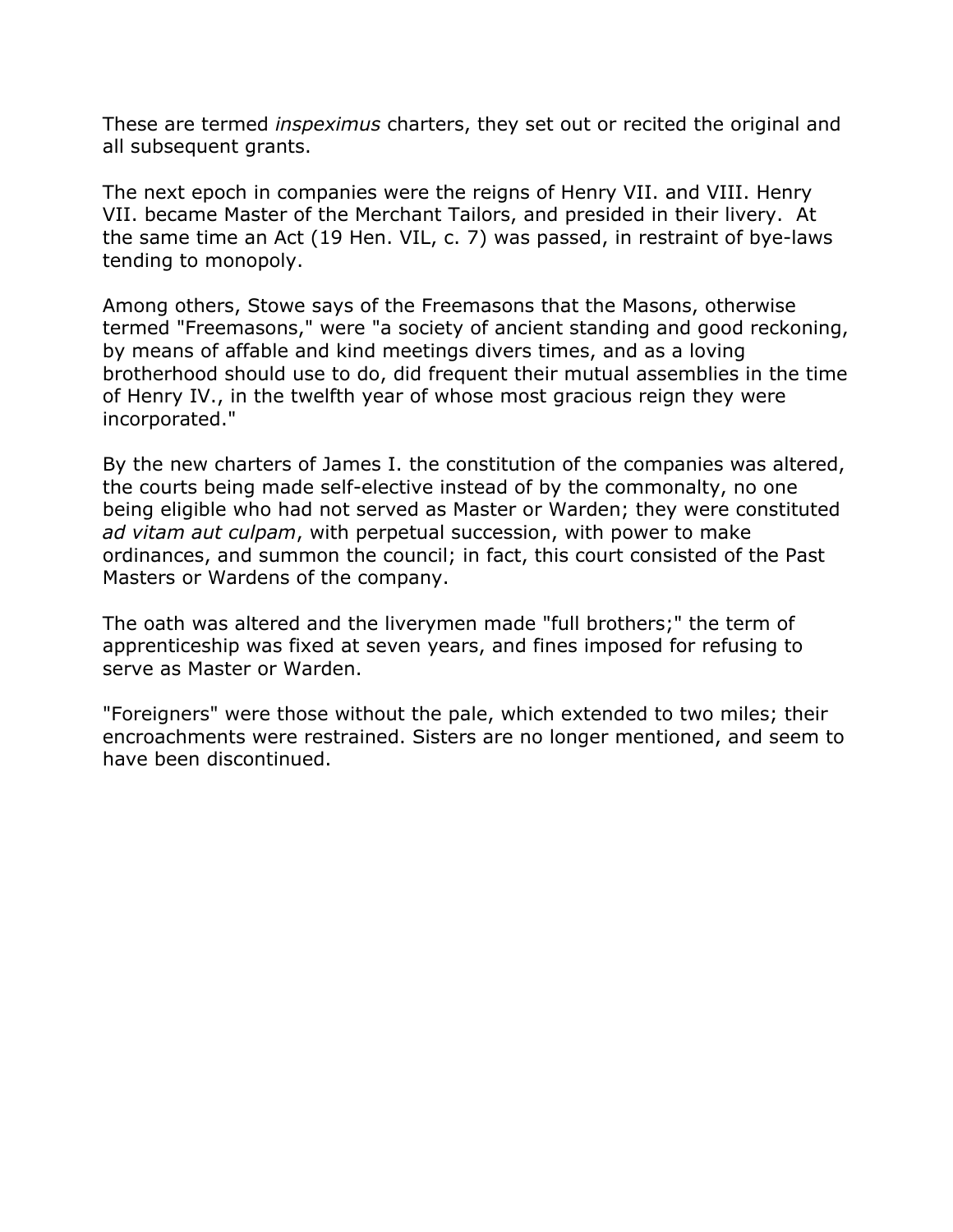### **ENGLISH LODGES.**

JAMES I., who was Grand Master of Masons and patron of Inigo Jones between 1 6o3 and 1625, encouraged architecture. Jones, born in 1572, was son of a citizen tailor of London, but his talent for drawing exciting attention, he was sent to Cambridge by his parents, and subsequently to Italy at the expense of Mr. Herbert, afterwards Earl of Pembroke. Later, Jones became Superintendent of Buildings to the King of Denmark; but resigning after a few years, he returned to Italy, where he remained until called by James 1. to London in 1603, and made General Superintendent of the Royal Palaces on the death of the Earl of Huntingdon in 1603.

Under Charles I., the king established, on Jones's suggestion, the Society of Architects in London, which, however, did not prosper long. Jones died in his 80th year (1652).

Under Cromwell architecture was at a standstill, but under Charles II. the builders again obtained employment in 1660, and new rules were drawn up regulating admission into the company at a general meeting held under the presidency of Lord St Albans. to the effect that no one, whatever his rank might be, should be made or accepted a Freemason, except in a regular lodge in the presence of the master or a warden of the district where the lodge was held, and also in the presence of a craftsman of the trade of Freemasons.

That none could be accepted a Freemason except he were of able body, honest parentage, good reputation, and an observer of the laws of the land.

That no Freemason could be admitted into any lodge or assembly without production of his certificate, stating the time, place, and lodge that had accepted him, signed by the master of the limit or division where such lodge was kept. The master was enjoined to register the names of all accepted on a parchment roll.

That all existing Masons should produce a slip to the master, showing the time of his acceptation, for the purpose of ascertaining his precedence, and rendering him more generally known.

That in future the fraternity should be regulated and governed by a Grand Master and as many wardens as the yearly convocation should determine.

That no one should be accepted under 21 years of age.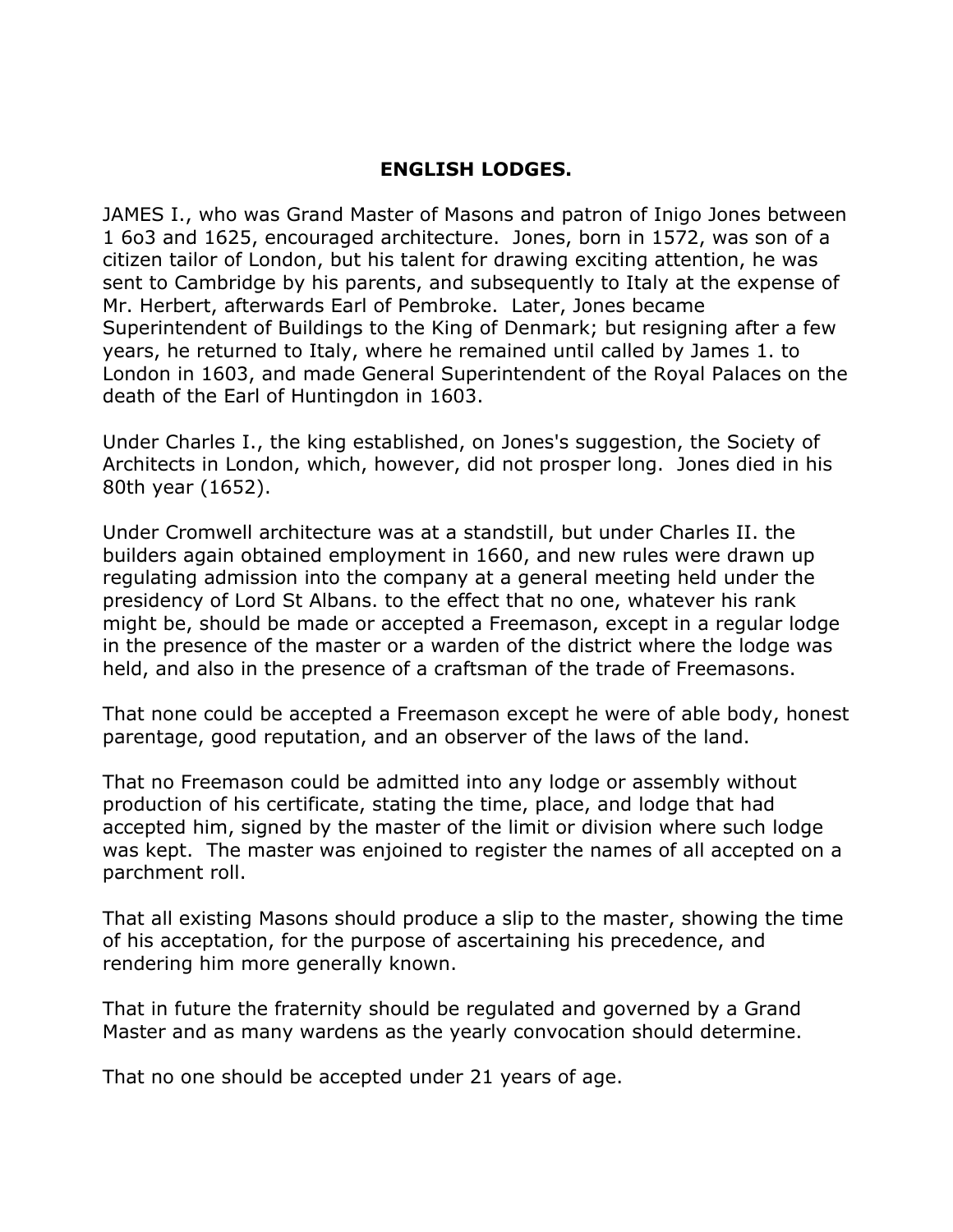In 1666 the Great Fire of London afforded employment for Masons.

In 1673 the foundation stone of St. Paul's Cathedral was laid by the King, Lord Rivers, the Grand Master, his architect and journeymen, the nobility of all ranks, the bishops and clergy, and the Lord Mayor and Aldermen. The plan had been supplied by Christopher Wren, the Deputy Grand Master, and its execution entrusted to him and his wardens, Edward Strong and his son, by Act of Parliament.

On Dec. 2, 1697, service was held in the Cathedral, on the occasion of the peace of Riswick. Christopher Wren the younger placed the last stone on the tower in 1710.

Sir Christopher Wren restored most of the churches, after the Fire of London, in more or less questionable taste; but probably these were not his designs, but made in his office by other members of the company of Masons.

The political troubles under James II., 1685-1689, and William III., 1689- 1702, threw the building trade out of employment.

Under Anne, 1702-1714, many churches were built, and the masons again found work.

George I. made his solemn entry into London on Sept. 20, 1714. Wren, born in 1631, was then in his 84th year, and opportunity was seized to render the Grand Master the centre of combination and harmony.

This may be, therefore, taken as the first dawn of the transition from operative to purely symbolic masonry. Four lodges united on this occasion, those respectively held at the " Goose and Gridiron," in St. Paul's Church, yard which in 1776 assumed the name ".Antiquity;" at the " Crown," Park Street, Drury Lane; at the " Apple Tree," Charles Street, Covent Garden; at the " Romans and Grapes," in Channel Street West.

They chose the eldest Master temporarily as Grand Master, whose authority neither extended beyond the limit of the district nor enured beyond the sitting.

The annual meeting was held in the lodge of the "Goose and Gridiron," when the Grand Master for the ensuing year was chosen, Anthony Sayer being the first elected.

A stringent resolution was also passed, to the effect that no lodge should in future be considered regular save it held a warrant of the Grand Master for the time being, excepting always the four above-named lodges.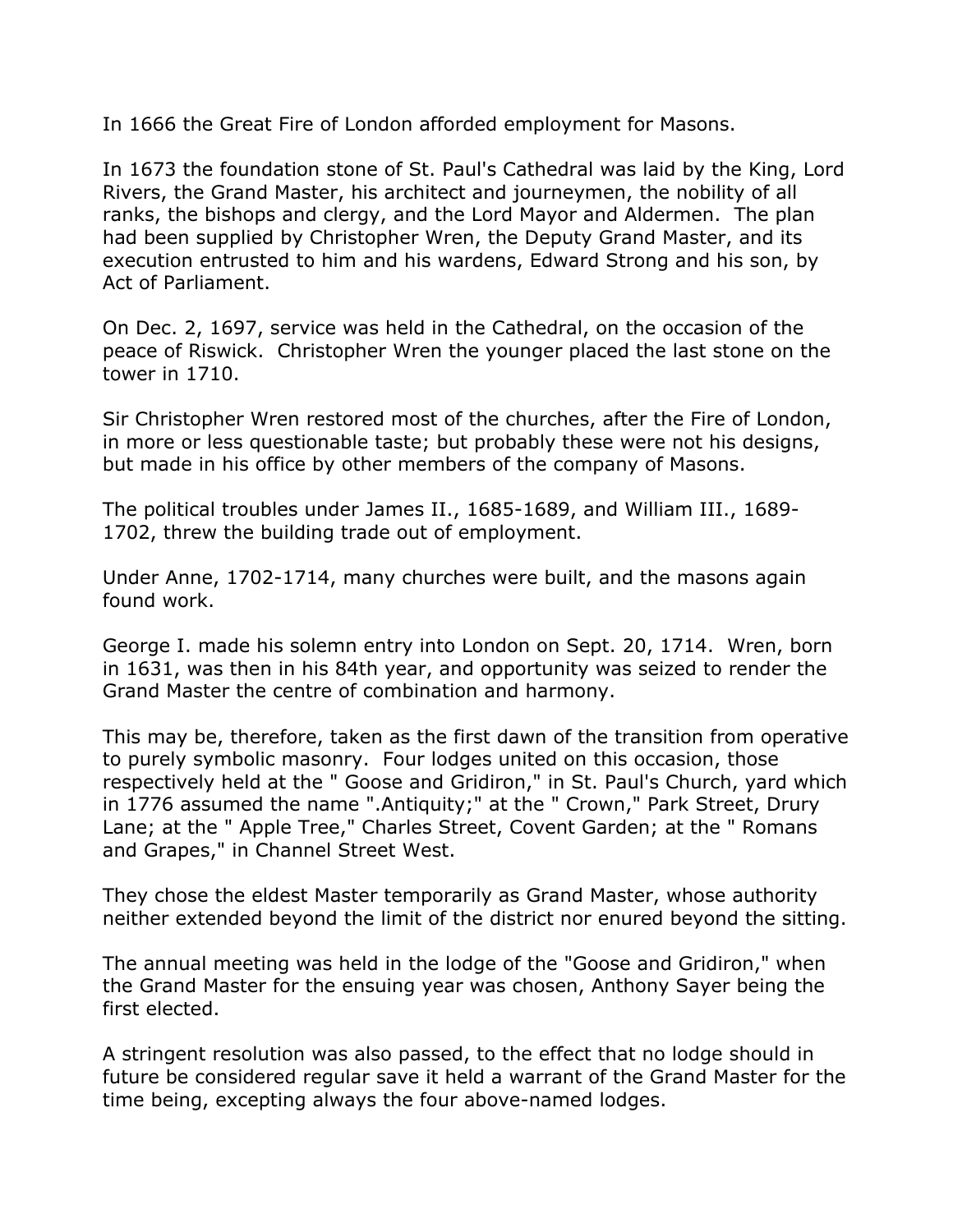Anthony Sayers was succeeded by George Payne in 1718; by Theophilus Desaguliers in 1719, who visited Scotland; by the Duke of Montagu in 1721 ; by the Earl of Wharton in 1722 ; by the Earl of Dalkeith in 1723, in which year the old charges were published; by the Duke of Richmond in 1724, under whom the Grand Treasurer's office was established; and by Lord Paisley in 1725.

Up to 1725 the Grand Lodge alone could make Masons, the power was now confided to the discretion of private lodges regularly assembled under a master and wardens, and an adequate number of fellow-crafts, and for want of master Masons many lodges were still presided over by fellow-crafts. The roll then contained 49 lodges. The Lord Paisley was followed by the Earl of Inchquin in 1726, in which year provincial Grand Masters were introduced, Lord Colerane was Grand Master in 1727, and Viscount Kingston, under whom the twelve Grand Stewards were introduced in 1728, and in 1729 the Fund of Benevolence was instituted. Lord Kingston having introduced Freemasonry into the East Indies, resigned in favour of the Duke of Norfolk, who brought from Venice the sword of Gustavus Adolphus, King of Sweden, now used in Grand Lodge, and in 1731 became first Grand Master of Ireland.

The Duke of Lothringen, afterwards Francis I., was received in the Hague as apprentice and fellow-craft in May, 1731, by a deputation from the Grand Lodge, and subsequently raised to the degree of a Master Mason in London, and Brother du Thom was made Provincial Grand Master of Nether Saxony, district of Hamburg. The succeeding Grand Masters were-Viscount Montecute in 1732 ; the Earl of Strathmore in 1733, under whom the Hamburg Lodge and the North American Lodges were founded; the Earl of Cranford in 1734; Viscount Weymouth in 1735 ; the Earl of Loudoun in 1736; Earl Darnley in 1737 ; the Marquis of Caernarvon in 1738, under whom a deputation from the Absolon Lodge at Hamburg received the Prince Frederick, afterwards Frederick the Great, into English Masonry, and laid the foundation of it in Prussia. Lord Raymond was Grand Master in 1739, and the Earl of Kintore in 1740. In 1741 the Grand Lodge established a Provincial Lodge in the West Indies, and in 1743 the Union Lodge in Frankfort-on-the-Maine. Lord Ward was Grand Master in 1742. The absence of the Grand Master and so many brethren from England during the wars of this period in Germany and Flanders precluded the holding of many meetings of Grand Lodge for despatch of business, nor did Grand Lodge revive till 1754, when the Marquis of Caernarvon took personal interest in the matter. In 1755 the Lodge "Frederick," heretofore known as the provincial Lodge of the circle of Nether Saxony, was constituted a Provincial Grand Lodge for His Majesty's dominions in Germany, with its seat at Hanover.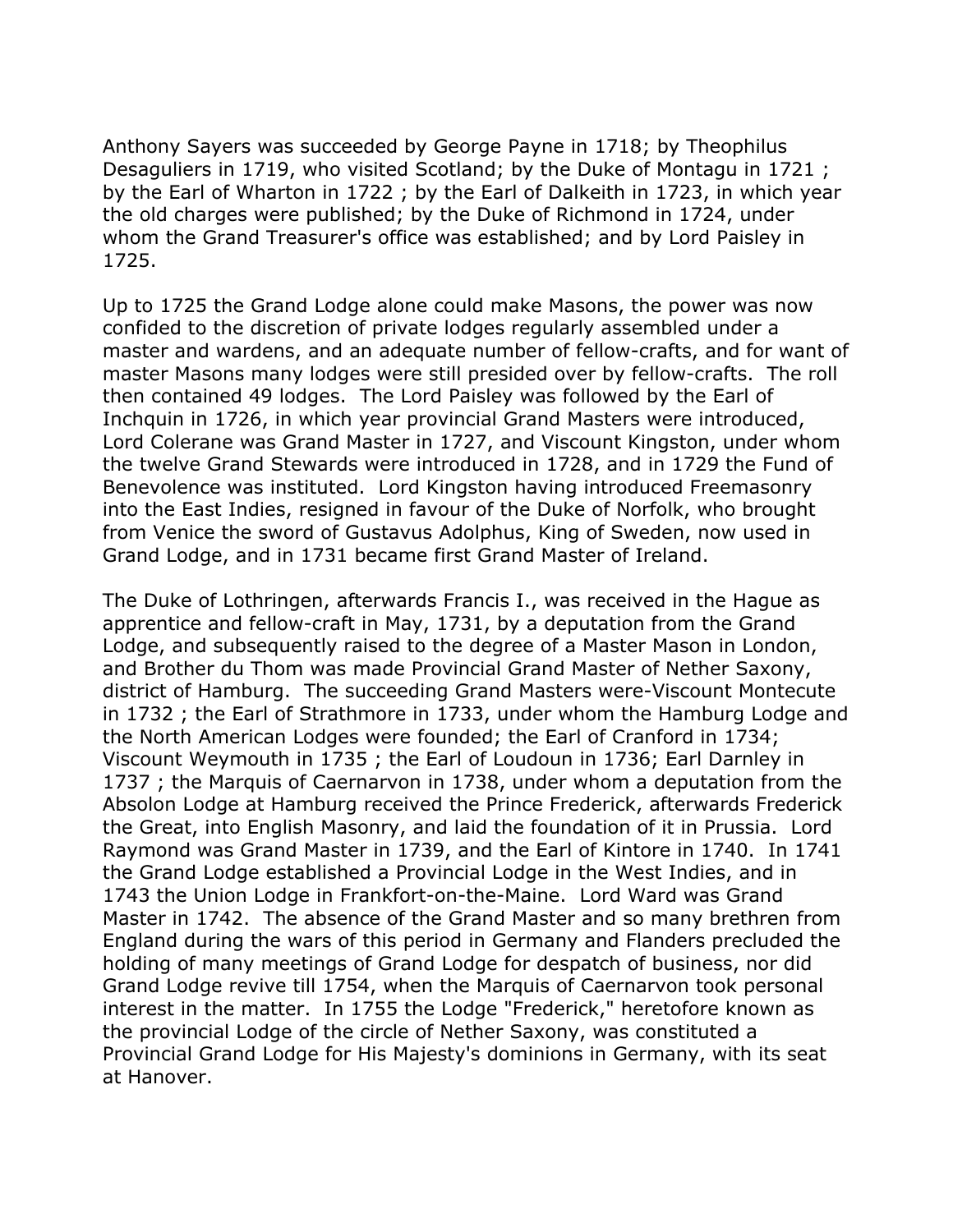In 1799, however, speculative Masons obtained an exception from the "Act for the more effectual suppression of societies established for seditious and treasonable purposes, and for better preventing treasonable and seditious practices." Thus the Act 39 Geo Ill., cap. 79, s. 5, provides "that whereas certain societies have been long accustomed to be holden in this kingdom under the denomination of Lodges of Freemasons, the meetings of which have been in a great measure directed to charitable purposes, nothing in this Act shall extend to the meetings of any such society or lodge which shall, before the passing of this Act, have been usually holden under the said denomination, and in conformity with the rules prevailing among the said Societies of Freemasons." Then follows the proviso in the following section (6) : "That two members shall certify on oath, before a Justice of the Peace, that such society or lodge has, before the passing of this Act, been usually held under the denomination of a Lodge of Freemasons and in conformity with the rules prevailing among the Societies or Lodges of Freemasons in the Kingdom." And then goes on to say that the certificate shall be subscribed and deposited with the clerk of the peace of the locality where the lodge is held; but that the exemption shall not apply unless the name of the lodge, its place, and times of meeting, with the names and descriptions of every member, be registered within two months after the passing of the Act, and before the 25th of March in every succeeding year. The Quarter Sessions has power to suspend such certificate on reasonable cause shown on oath, whereupon the meetings are to be illegal, and, on conviction before a magistrate, the offender may be imprisoned for three calendar months or fined £20, to be levied by distress, in default of which the imprisonment for three months shall apply; but, if proceeded against by indictment, the offender may be transported for seven years, or imprisoned for two years.

It is, however, clear that this exemption does not apply to any lodges not then in existence, so that the members of a lodge, the warrant for which dates subsequently to the 12th of July, 1799, are subject to the penal provisions of this Act, whether registered or not, although this may not possibly have been the intention of the enactment.

It is therefore evident that in 1799 the Government of the day was assured that there was nothing dangerous to the State in this institution; but it is also abundantly clear to whom it was indebted for the exception, though the restricted form in which it is granted equally proves that powerful influence must have been exerted to obtain even this limited licence of existence. Nearly the whole of the Royal Family then belonged to the craft, and it was impossible to suppose, under such circumstances, treason or seditious practices.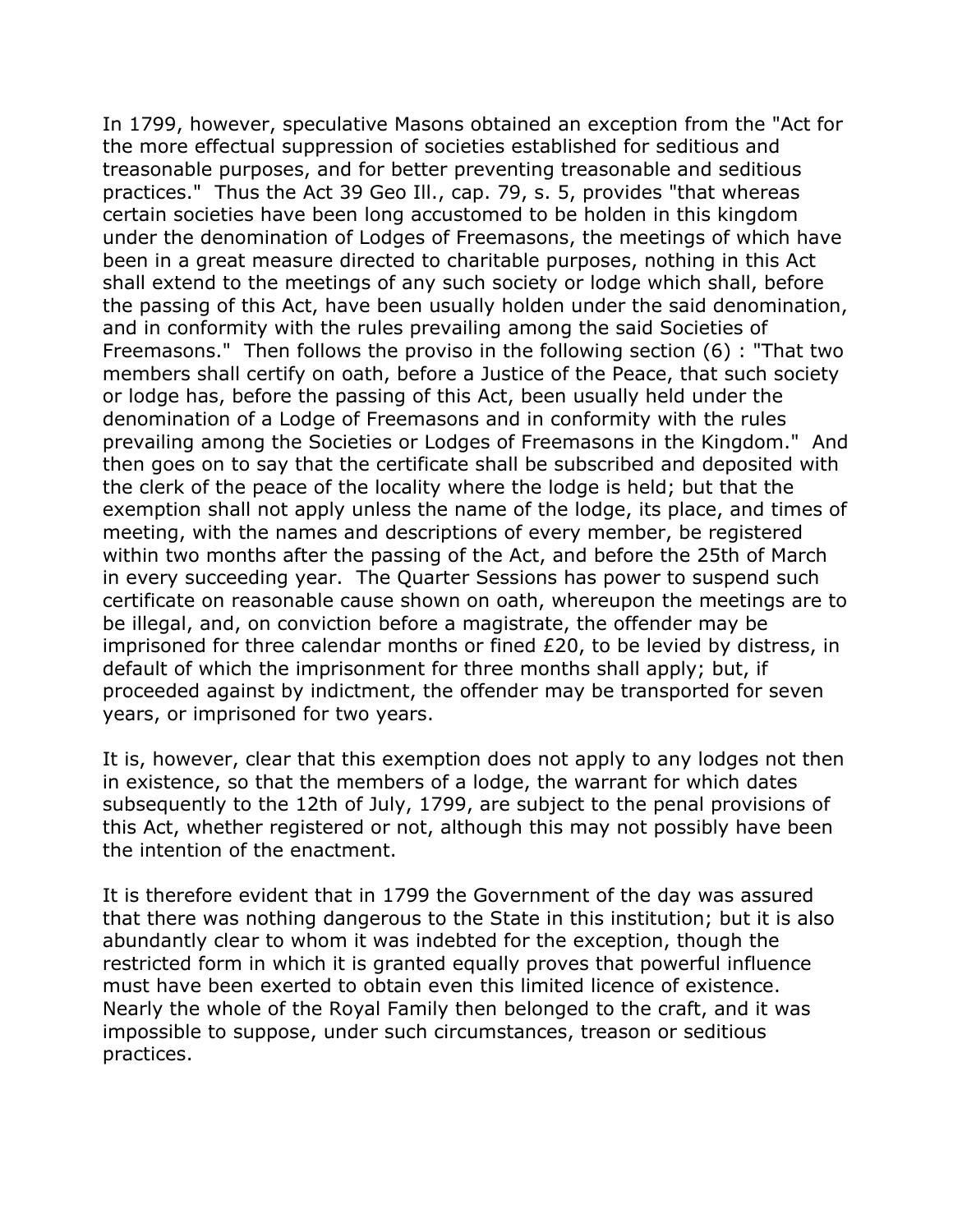Thus, in 1782, the Duke of Cumberland was installed Grand Master on the 1st of May. In 1787 the Prince of Wales, afterwards George IV., and his brothers the Dukes of York and Clarence, afterwards William IV., were initiated; and in 1790 the Duke of Kent was received at Geneva. In 1795 the Duke of Gloucester became a Mason; and in 1796 the Duke of Cumberland, afterwards King of Hanover. The Duke of Sussex, afterwards Grand Master, was initiated in the Royal Lodge at Berlin in 1798; and the Prince of Wales (George IV.) was Grand Master in 1799, the year in which the Act of that year was passed. With such an array of Royal personages, it is not surprising that the fraternity was favourably considered by the Government of the day. It cannot at the same time be denied that treasonable combinations had been attributed to Freemasons, who, on their part, indignantly denied the imputation, asserting that their name had been abused by persons unconnected with their body, to cover conspiracies against the State. An explanation of the rumour may, however, be found in the occurrences which had shortly before taken place in France, where there was a deadly raid against Freemasons generally, as attached to the old order of things, and where the Grand Master, Philippe Joseph of Orleans, commonly known as Egalite, despite his treason to his family and class, lost his head on the scaffold on the 6th of November, 1793.

In France there has ever been a tendency to mix up political and religious subjects with masonry, and such is certainly the case at the present time, and it is for this reason that their lodges have always been under Government surveillance, and cannot, in fact, be called secret societies at all. The emigration of French refugees to this country may have contributed a colour to the accusation, but there can be no doubt that Masons in England, whatever may have been their individual views out of lodge, never discussed them when assembled as Masons.

About the year 1740, discontent arose in the bosom of Grand Lodge, on account of certain innovations alleged to have been made without due authority in Freemasonry, and especially in the regulations and constitutions. This increasing, a schism took place, and the schismatics split off, and formed a Grand Lodge of their own, under the denomination of "Ancient Masons," but afterwards called the "York Masons," while their opponents termed them "Modern Masons." Consequently on the 24th of June, 1742, an order was made by Grand Lodge forbidding the printing of proceedings or the names of persons present at Grand Lodge, without order of the Grand Master (Lord Ward, of Birmingham, holding that office), under pain of excommunication and incapacity for office, and three lodges were erased for not sending representatives.

On the 20th of March, 1755, at a Grand Lodge held under the presidency of Manningham, the question between the two branches of Masons was discussed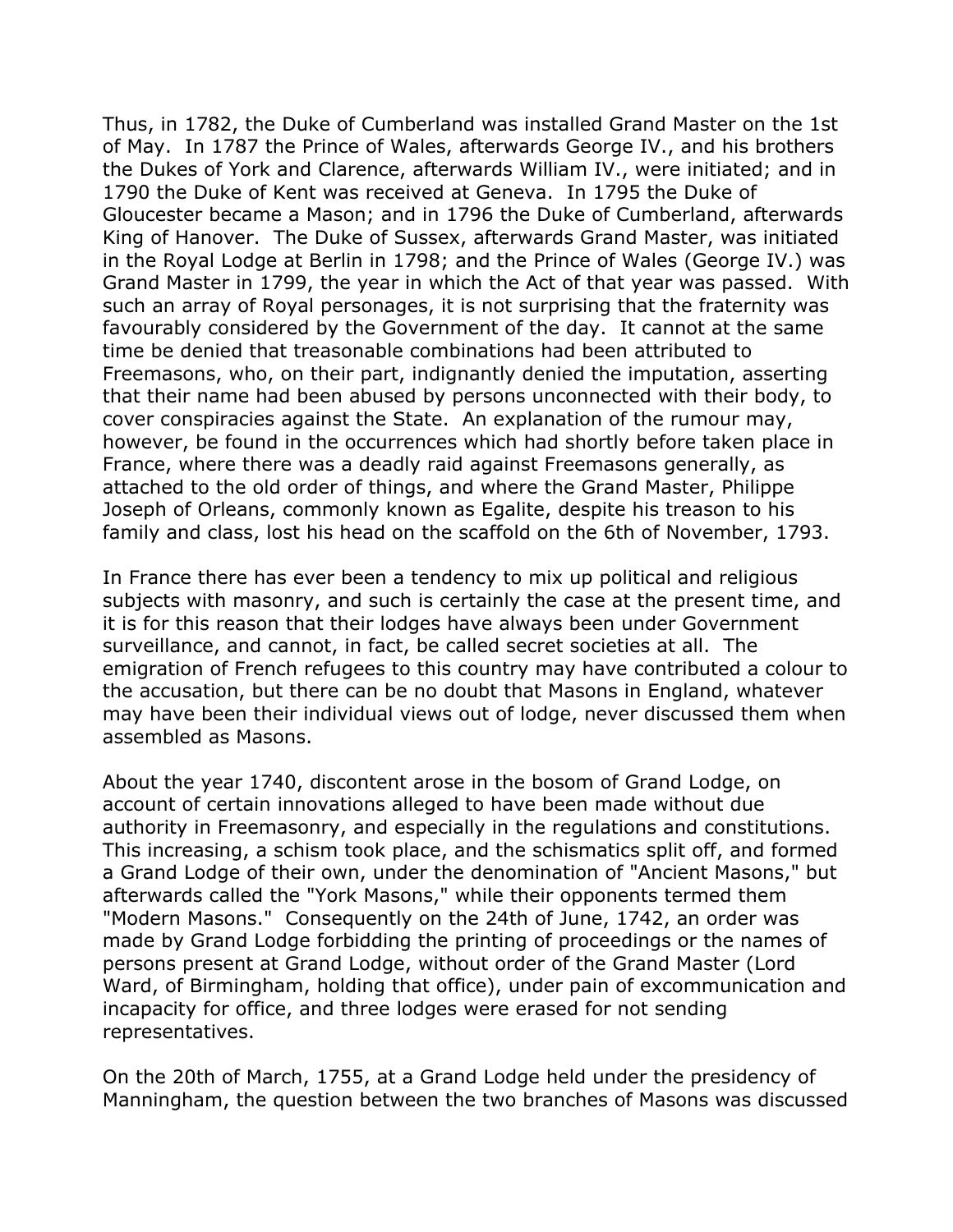by an assembly of sixty lodges, when it was resolved that the so-called "Ancient Masons" should be discouraged, and on the 24th of July following, it was resolved that the lodge 94, meeting at the Ben Jonson's Head, in Pelham Street, Spitalfields, should be erased and the brethren excommunicated. The war thus declared, raged with intensity. In 1777 these excommunicate Masons appear to have again attracted attention, and a still stronger minute passed with reference to these Masons described as under the protection. The feud continued until 1790, when, by arrangement, the Duke of Kent became Grand Master of the excommunicate Masons, and the Duke of Sussex of the legitimate branch. Articles of union were drawn up, the two Royal Grand Masters sitting on either side of the throne. The articles were then signed by either on behalf of the bodies they respectively represented; and being received by acclamation, the Duke of Kent resigned the Grand Mastership of the Ancient Masons, and the Duke of Sussex was installed Grand Master of the united body. This was termed the Lodge of Reconciliation.

After declaring that pure and ancient masonry consisted of three degrees and no more, including the Royal Arch, the following proviso is appended:-"But this article is not intended to prevent any lodge or chapter from holding a meeting in any of the degrees of the orders of chivalry according to the constitution of the said orders." This article, therefore, is antagonistic to the assumption of the title or prefix masonic, which is confined to the three above-mentioned degrees; at the same time it implies that a masonic qualification is required for such orders.

The quotation above given does not appear in the printed book of the constitutions of Grand Lodge, and is said to have been omitted by the influence of the Grand Master, who being a Unitarian was anxious to ignore the Trinitarian element of the Temple and of the Rose Croix degrees, and having become the head of all the degrees, used his position to suppress all but the craft degrees, which were purely deistic.

The Royal Arch degree, dating only from 1790, was composed and put together out of several of these so-called higher degrees, the Knights of the Sword, the Knights of the East and West, the Red Cross of Babylon, and others, eliminating the Christian element, so as to bring it within the building allegory and deistic principle. It is, however, not the old Royal Arch, but a new invention of very recent date, founded on ignorance and an error of the meaning of the French word ach, or triple *crux ansata*-a symbol of life and Trinitarianism. The cross had two significations diametrically opposed to each other, and may be verified by the monuments of Egypt. The inundations of that country produced either plenty or famine in proportion to their extent. The water was measured by a graduated pile, on which a horizontal beam traversed, rising or falling with the inundation; thus when the beam floated to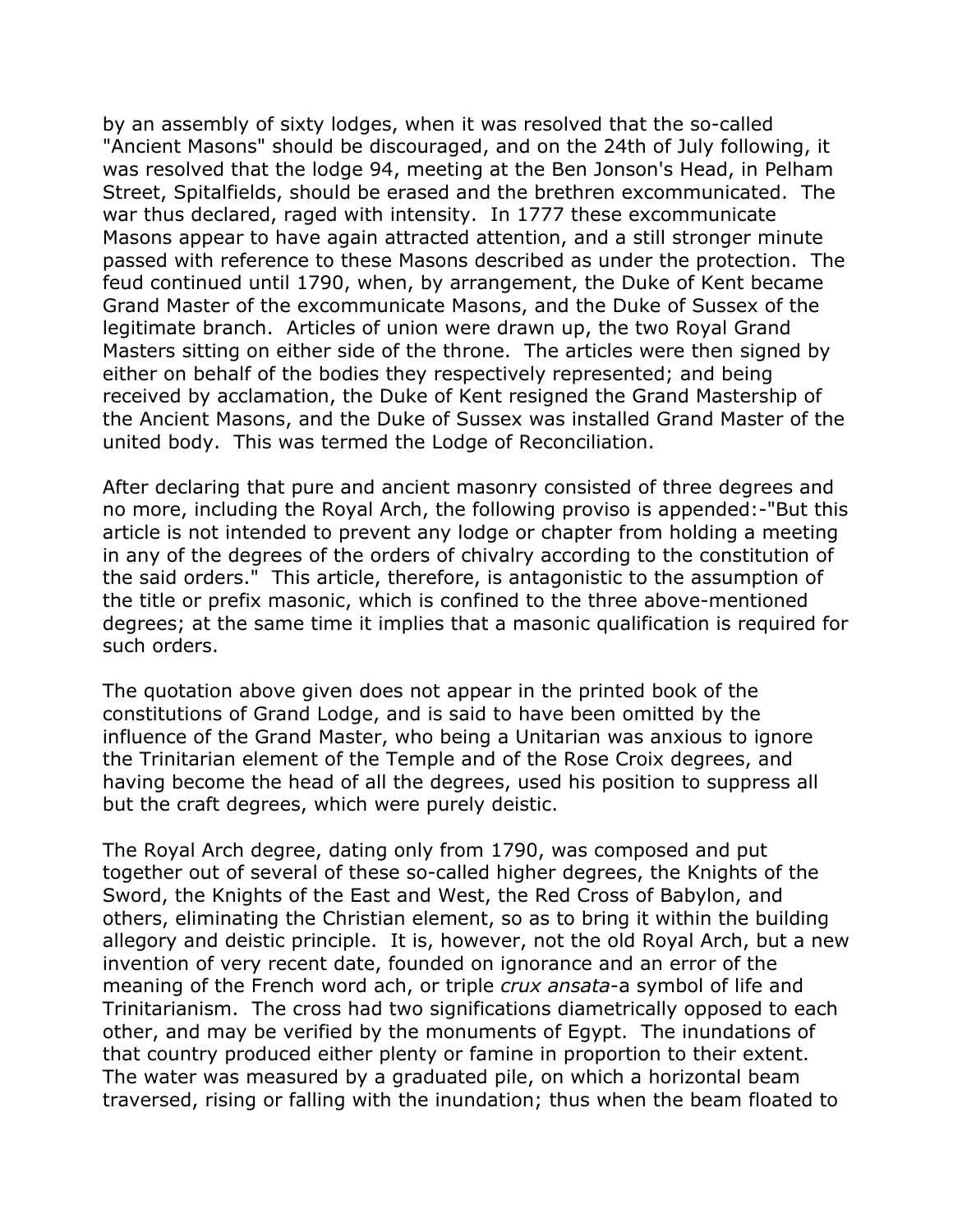the top of the pile, forming the *crux ansata*, it showed that the inundation was plenary; and indicated plenty, or in other words life. The *crux ansata*, vulgarly termed the Nile Key, may be seen in the hand of the hawk-headed God in any museum of Egyptian antiquities This was a sign of human life, and allegorically of eternal life; whereas the so-called passion cross in all its variations below the *crux ansata* was necessarily a sign of death, alluding to an inundation short of that which would produce general fertility in the Nile Valley. The cross is of an origin far anterior to Christianity, nor does it necessarily refer to the event of the crucifixion, except when used in reference to Christianity.

It will be observed that the "Highest order of the Holy Royal Arch " is added parenthetically at the end of the declaration contained in the 2nd article of union, which states that pure and ancient masonry consists of three degrees and no more-viz., the Entered Apprentice, Fellow Craft, and Master Mason; substantially this is a fourth degree, though it is described as the completion of the Master Mason's degree, which is obviously absurd as well as untrue. Not only has it a different and independent legend, administration, and clothing, but it is also quite unconnected with the former degrees, which are complete in themselves, even without reference to the origin of Freemasonry in the operative masonic guild. It is inserted in an ambiguous and permissive clause, and allowed to pass in this form on the demand of the York Masons (Ancient Mason) to facilitate the union of the two contending parties.

Its old form was changed, consolidated, and abbreviated, and a ritual composed in this sense by Adam Brown, chaplain to the Duke of Sussex, on the same deistic principles as the three legitimate degrees; it is unknown in its present form out of the British Isles, and was nonexistent in its present form before Dec. 1, 1813. This is sufficiently evident from no trace of it being found as such in either Sweden, Germany, or France, who derived their systems from England, previously to this invention, nor has it been adopted elsewhere, and cannot but be considered as a blemish on the system of the three degrees. On the other hand the Mark Degrees are legitimate portions of the second and third degrees, and still exist in a practical form among operative Masons, whose marks are termed Bank Marks, the object the identification of the work- with the workman.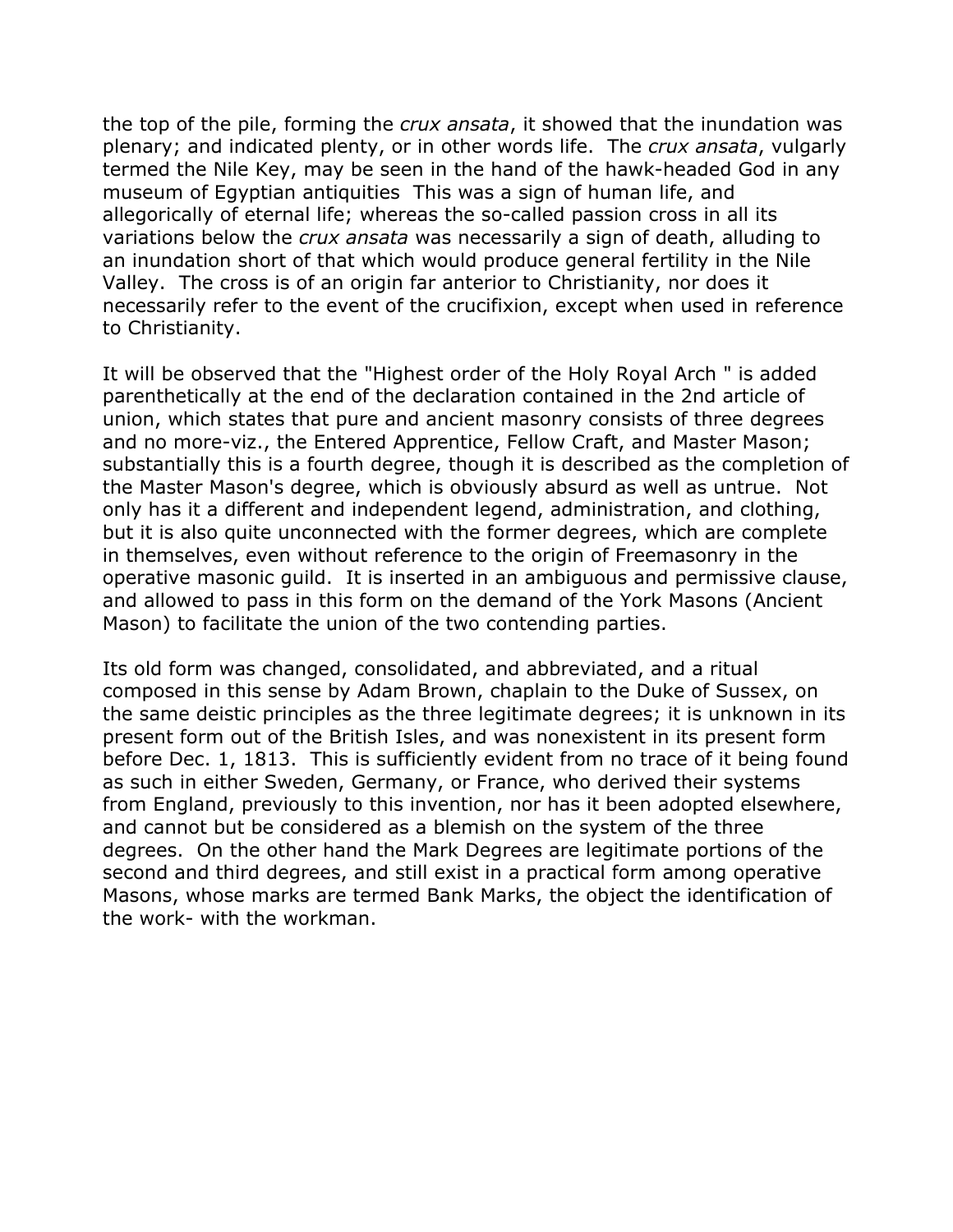# **FRENCH LODGES.**

In 1725 Lord Derwentwater, who was executed as attached to the cause of the Stuarts) introduced, in conjunction with two English noblemen, masonry into France. In 1836 the four French lodges were constituted a province under the Grand Lodge of England, and in 1838 declared their independence; but the craft was excommunicated by a bulle of Clement XII., and an edict of Louis XV. forbade the courtiers to join the society, to propagate it, or practise it in their houses; it nevertheless continued to extend itself till Lord Ramsay, in 1740, introduced the so-called Scottish rite of seven degrees, a system unknown in either Scotland, England, or elsewhere, but framed with political objects.[ "Histoire des Trois Grandes Loges en France," de Rebold. Paris, 2864, P. 45]

Since then masonry has played a sorry role in France, as it has also latterly in Italy. The exuberant imagination of the French nation led it into all sorts of quasi-masonic combinations, which had really no affinity nor resemblance to masonry, but were purely secret societies, without any cohesion or sequence. They even invented degrees for women.

Prince Philippe Joseph of Orleans (Egalite) became Master on the 24th of June, 1771, and accepted the office on the 6th of April in the following year. On the 5th of March, 1773, the style " Grand National Lodge" was decreed in lieu of the Grand Orient of France. The anarchy continued. On the 7th of February, 1778, Voltaire was initiated in the Nine Sisters, in his 85th year.

The French Book of Constitutions was drawn up in 1743, bearing the date of December 11, where it is intituled "Grande Loge Anglaise de France," Louis Duke of Bourbon and Count of Clermont being then Grand Master; but on July 4, 1755, new constitutions were approved, and the denominations changed, omitting the word " Anglaise," to Grande Loge de France.

In the meantime certain Scottish noblemen and other partizans of the Stuarts had begun, after the revolt of 1745, to misuse masonry for political purposes. The first of these was St. Jean, a Metropolitan Chapter founded by the Pretender, and the Loge St. Jean d'Ecosse, founded by his friends in Marseilles in 1750. Subsequently, in 1754, the Clermont High Grade Chapter of France was constituted by Chevalier de Bonneville. Percet, President of the Paris Lodge, thereupon founded a new High Grade, the "Knights of the East," in 1756, antagonistically to the foregoing; whereupon the Jesuits of Lyons established the Council of the Emperors of the East and West Sovereign Prince Masons in 25 degrees, which subsequently obtained the style of "Perfection of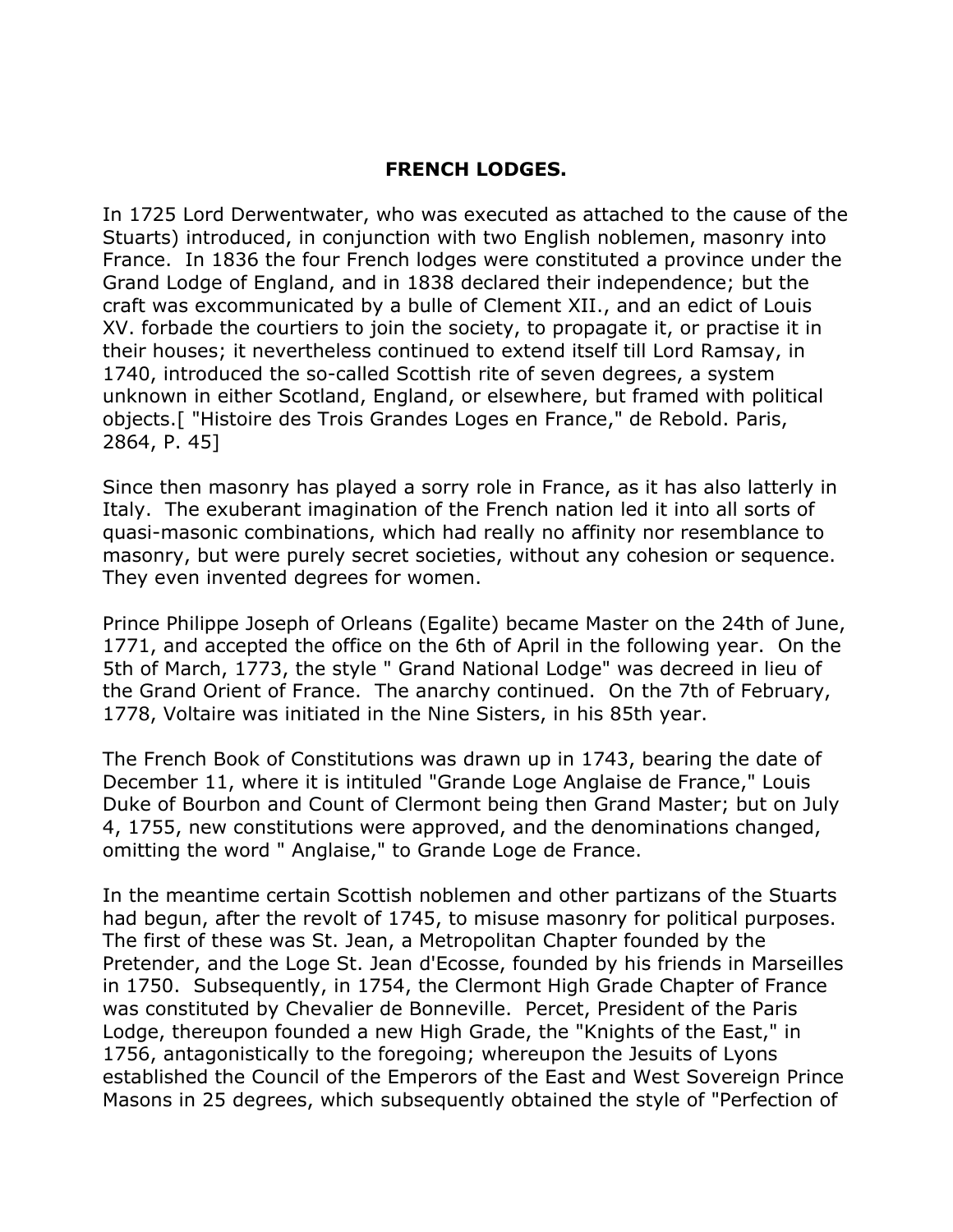Heridom in Twenty-five Degrees," whereupon the Grand Lodge of France, by decree of the 24th of June, 1766, "forbade all lodges and chapters to recognize this usurped authority," which led to a schism between the two bodies, and the establishment of a second Grand Lodge. .These two bodies abused each other in libellous pamphlets, until the Government intervened, and closed the Grand Lodge in 1767. The Grand Master, the Count of Clermont, died on the 15th of July, 1770, without having succeeded in putting a stop to this contention.

In 1788 the Grand Orient of France worked out a reformed system under the style of French Reformed Rite, Modern Rite, in four Orders or divisions - Elected, Scottish, Knight of the East, and Rose Croix, notwithstanding the circular of the 3rd of October, 1777, ordering private lodges to recognize the first three degrees only. According to the Ordinance of 1865 (June 8), it is now settled that the apprentice must be 21 years and 5 months old before being advanced to the fellow-craft's degree, and 21 and 7 months before he is eligible for M. M.; 25 for Rose Croix and Kadosch, [*El Khodis* is the Arabic term for the city of Jerusalem] meaning "most holy;" 30 for the 32 ; and 33 for the 33, the regular intervals being from apprentice to fellow-craft two, and thence to M. M. seven months. In the higher degrees, from one category to the other, three months.

These degrees are unknown in Sweden and Germany, but have been introduced into England through the United States, but not direct from France where they originated.

During the Reign of Terror, the lodges ceased to meet, and in 1798 the chief police authority, by a circular, authorized the meetings, provided they were previously announced to the police, which was to have free right of entry.

On the 22nd of June, 1799, a union was effected, and ultimately ratified on the 5th of December, 1804. Napoleon is said to have visited incognito a lodge in St. Morceau, to ascertain the feelings of the body of Masons, and to have gone away satisfied; but it is a doubtful piece of history that he was initiated in Malta between the 12th of June and 9th of July, 1798, on his way to Egypt.

In 1814 political events led to the suspension of the work for many months. The working was then resumed, the police constantly intervening, but in an unsatisfactory footing till 1851, when the work was again suspended, and since that time has continued in a more or less unsatisfactory state, showing it to be an institution not adapted to the genius of the French nation.

Nothing in the history of modern Freemasonry has tended more to render a useful and harmless institution ridiculous than its adoption in France. Not only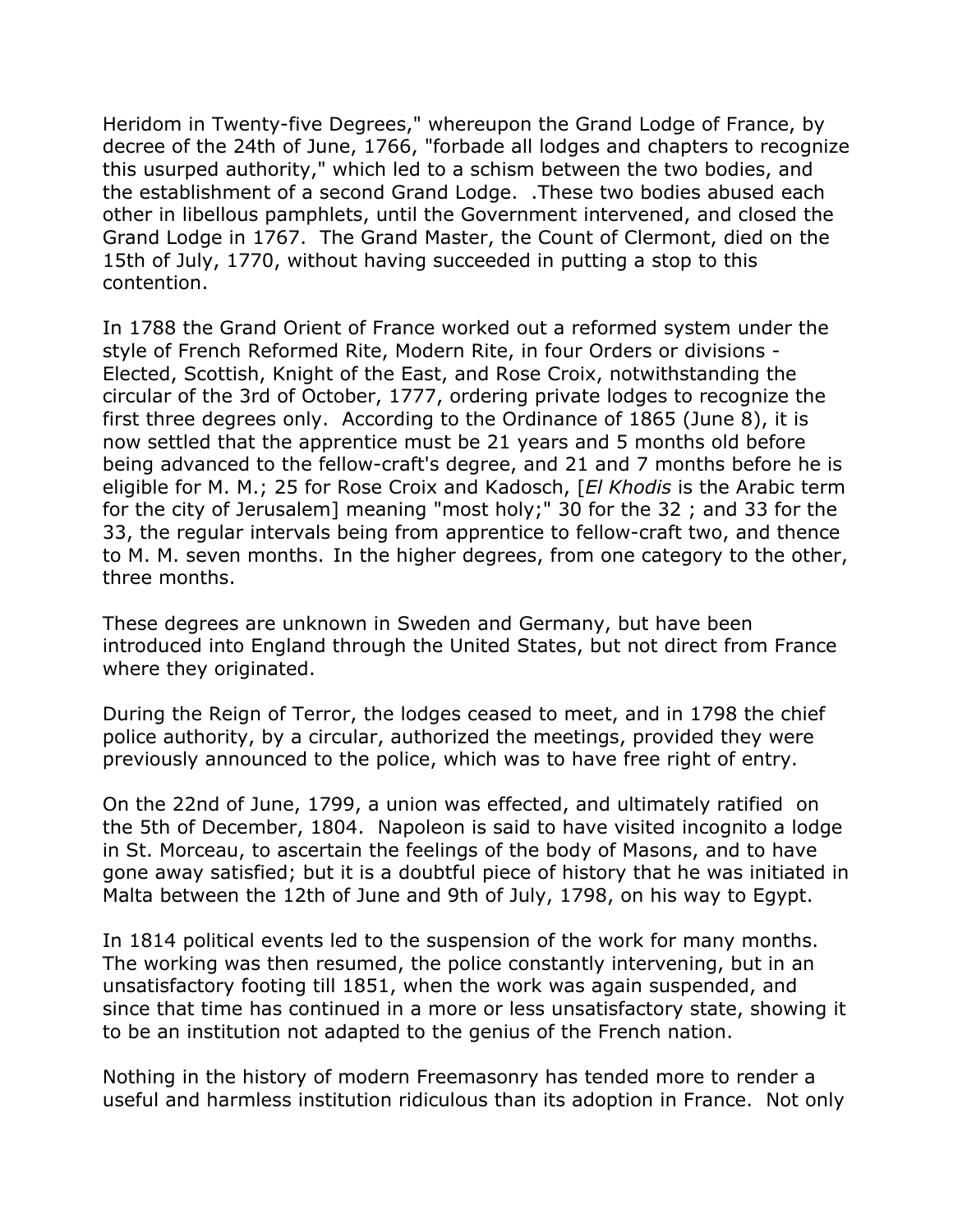have this people invented a number of degrees at once senseless and pernicious, but have brought it into discredit by censurable conduct, absurd rites, and puerile practices, some imitated from the supposed initiatory ceremonies of the Egyptian priesthood, of which, in truth, next to nothing is known, but also, by introducing a system of terrorism and masquerade borrowed from the Assassins, the Illuminati, and other like societies.

[Simon, the chief of the Syrian *Hast eesheen* (assassins), had a hole in the ground near his divan, covered with a plate sufficiently large to admit a man's neck ; in this he placed one of his followers, sprinkling his head with blood. He then caused the man's comrades to be introduced, and in their presence questioned the man, saying, "Tell thy comrades what thou hast seen and what has been communicated to thee." The man replied as instructed, and was thereupon asked, "Wouldst thou prefer to return to the world and thy companions or to dwell for ever in paradise ?" "Wherefore," said the man, "should I wish to return, having seen my tent in paradise, the hoories, and all that God has prepared for me? Companions, greet my relations, and have a care to obey this prophet, who is the lord of prophets in eternity as God hath told me. Peace be with you." Simon then drew the man out and struck his head off to ensure secrecy. This pantomime was, and perhaps is, still practised, except the murder, in some foreign lodges in a certain degree.]

It is nevertheless quite clear that the reception into these guilds was accompanied by a ritual or ceremony, very simple in its nature, and that certain charges were given to those who were accepted as members, inculcating obedience and loyalty to the body of which they became members; and persons whose mode of life was disreputable, thieves and helers of such, were excluded; but anything so detailed or peculiar as our present ritual, with its allegories, certainly did not exist in the old operative guilds. The expressions "free and accepted" are, however, of undoubted antiquity, indicating that they were free of the guild and city, and accepted as such; the distinction between operative and free and accepted is therefore modern, for at present the body of speculative Masons is not a corporation, but a mere guild in the old sense, society, or club, to which the term is improperly applied, as membership does not imply that legal status which belongs to a chartered company, nor the political rights which attach to the members of a City company, who enjoy a personal franchise independently of property.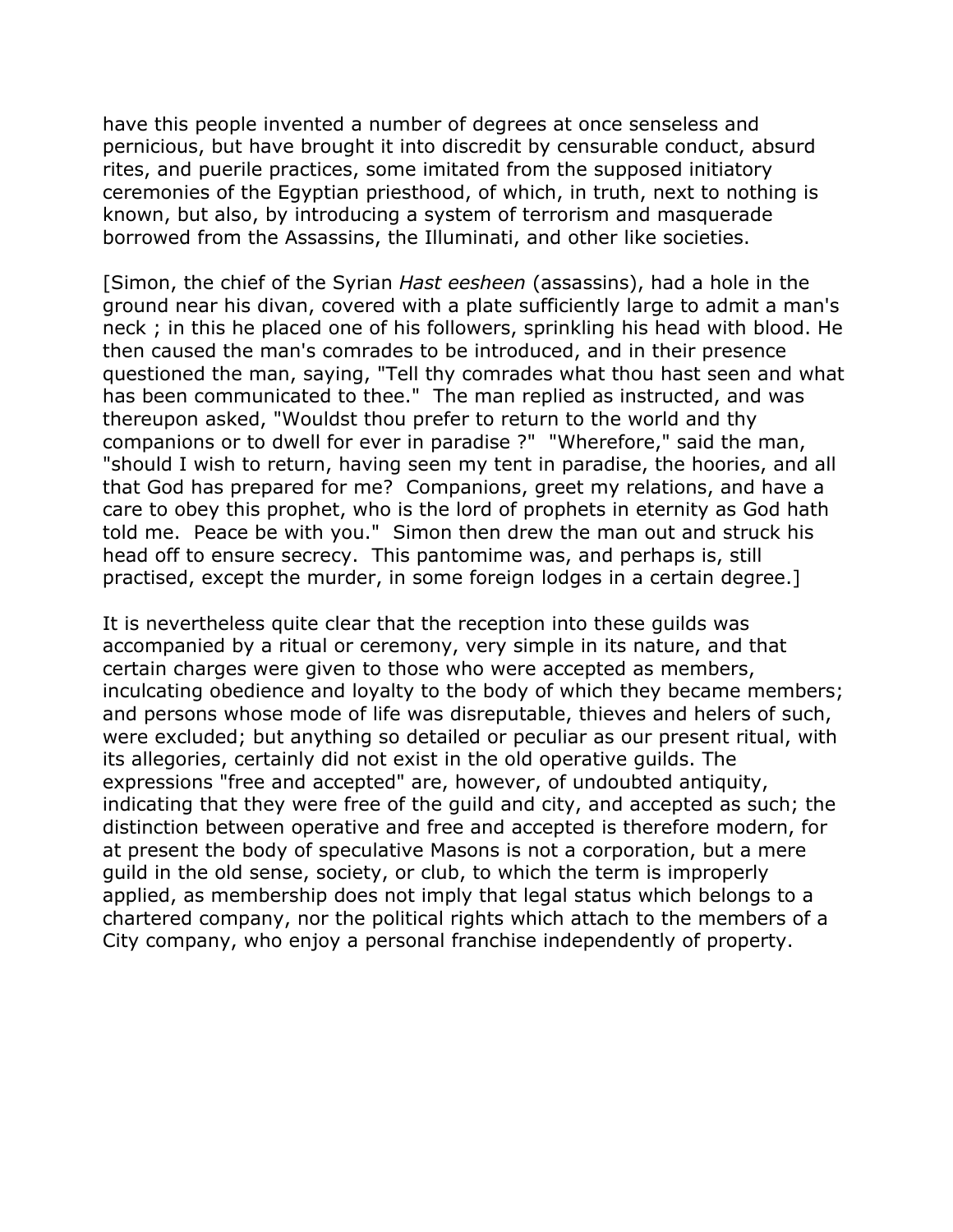In a word, it may be said that the simple principles of modern Freemasonry have been so prostituted by the French, that it is by no means advisable for British Masons to enter their Lodges ; and although the necessity of belonging in the first instance to a craft lodge in the dominions of Great Britain is imperative, and acts as a wholesome check, yet the continual spasmodic attempts to introduce these degrees into this country tends to degrade an institution beneficial to society and the interests of general morality. In no case can the craft tolerate the arrogation by these degrees of the designation "masonic," which is its exclusive right, and which neither historically nor logically applies to any other society.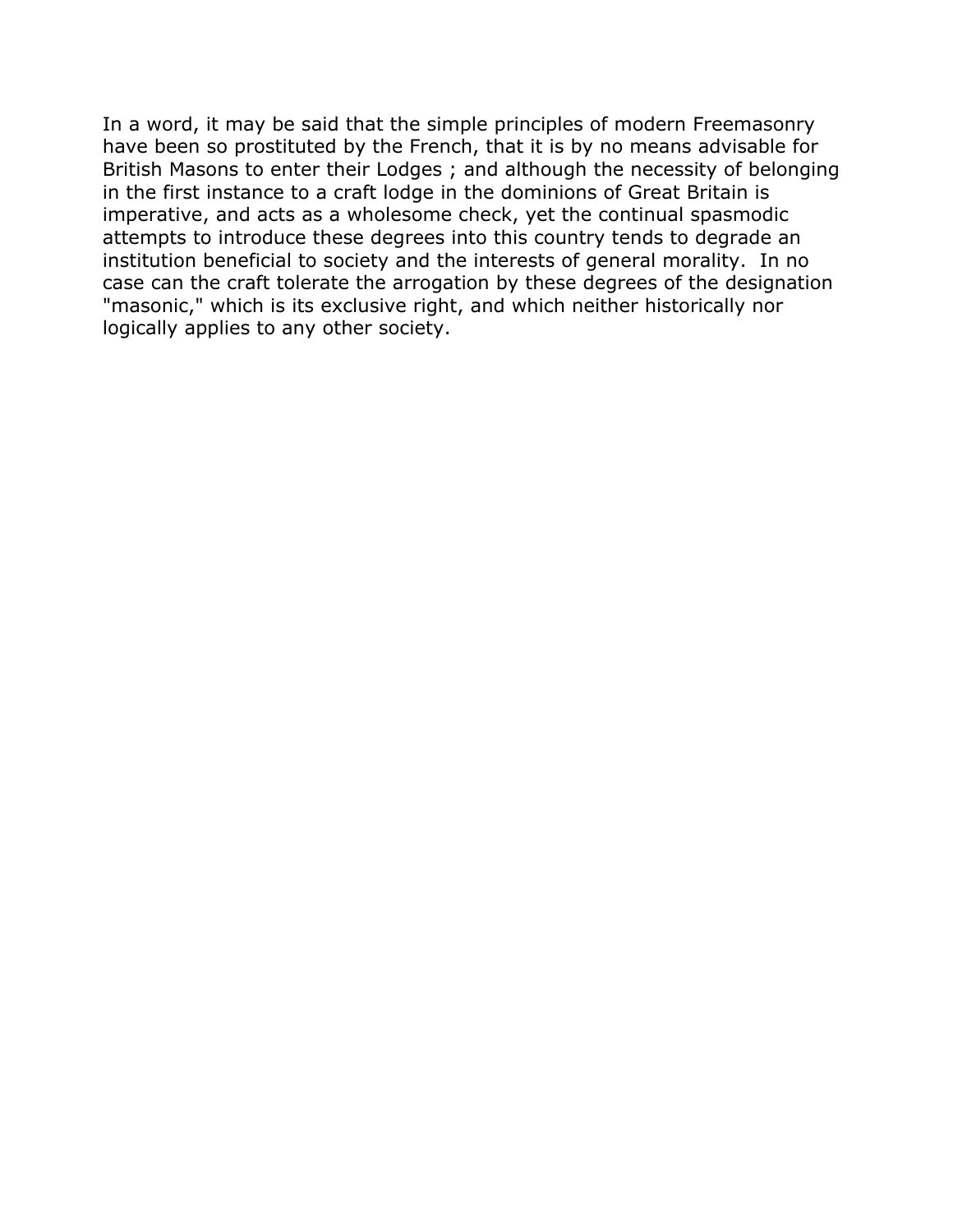# **SCOTTISH LODGES**

The records of the St. Mary's Masonic Guild in Edinburgh mark the period up to which, at least, the guild of Masons was strictly operative, electing nonoperative members occasionally only for the purpose of obtaining the protection of influential persons, and the maintenance of their privileges which began to be infringed by workmen who, not having been regularly apprenticed to the trade, were not admissible into the guild. The following, founded on extracts from the minutes of the Builders' Guild of Edinburgh, is highly significant: --

The oldest entry in the minute-book of the No. 1, or St. Mary's Lodge, in Edinburgh, orginally held in St. Mary;s Chapel, Holyrood, bears date Dec 28, 1598, but it was not until 1728 that it appears to have been the practice to admit non-operative members in the guild *ab initio*. Thus in 1600 Mr. Boswell, of Auchenlich, was elected a member; and in 1641 the Hon. Robert Moray, quartermaster-general of the army in Scotland, and one or two other nonoperatives of a like social rank, were thereafter and thereabout admitted to membership, amongst whom Dr. Maxwell, the king's physician; Mr. Strachan, of Thornton ; Sir Robert Harper, of Cambuskenneth, and others. In August, 1721, the celebrated Dr. Theophilus Desaguliers, the author of the "Book of Constitutions of England," and who in 1719 was the Grand Master, visited the lodge; the meeting was called at his instance, and through his influence certain non-operatives, chiefly members of the Town Council, were admitted. It is inferred that the Master's degree, which was not introduced in Scotland till 1728, owes its origin to this visit.

The first election of a non-operative brother as Master occurred on Dec. 28, 1753 ; but, in the January following, the Grand Master visited the lodge, and remonstrated with the brethren on their choice.

The lodge of journeymen was formed in 1708. The secession arose from the dissatisfaction felt at the mode in which the society's affairs were administered.

On the late Prince Consort being invited to lay the foundation stone of a building in Edinburgh, the then Grand Master, the Duke of Athol protested that it was, and ever had been, the right and privilege of the Grand Master of Masons in Scotland to lay the foundation stones of public buildings, thus asserting the right of the operative guild.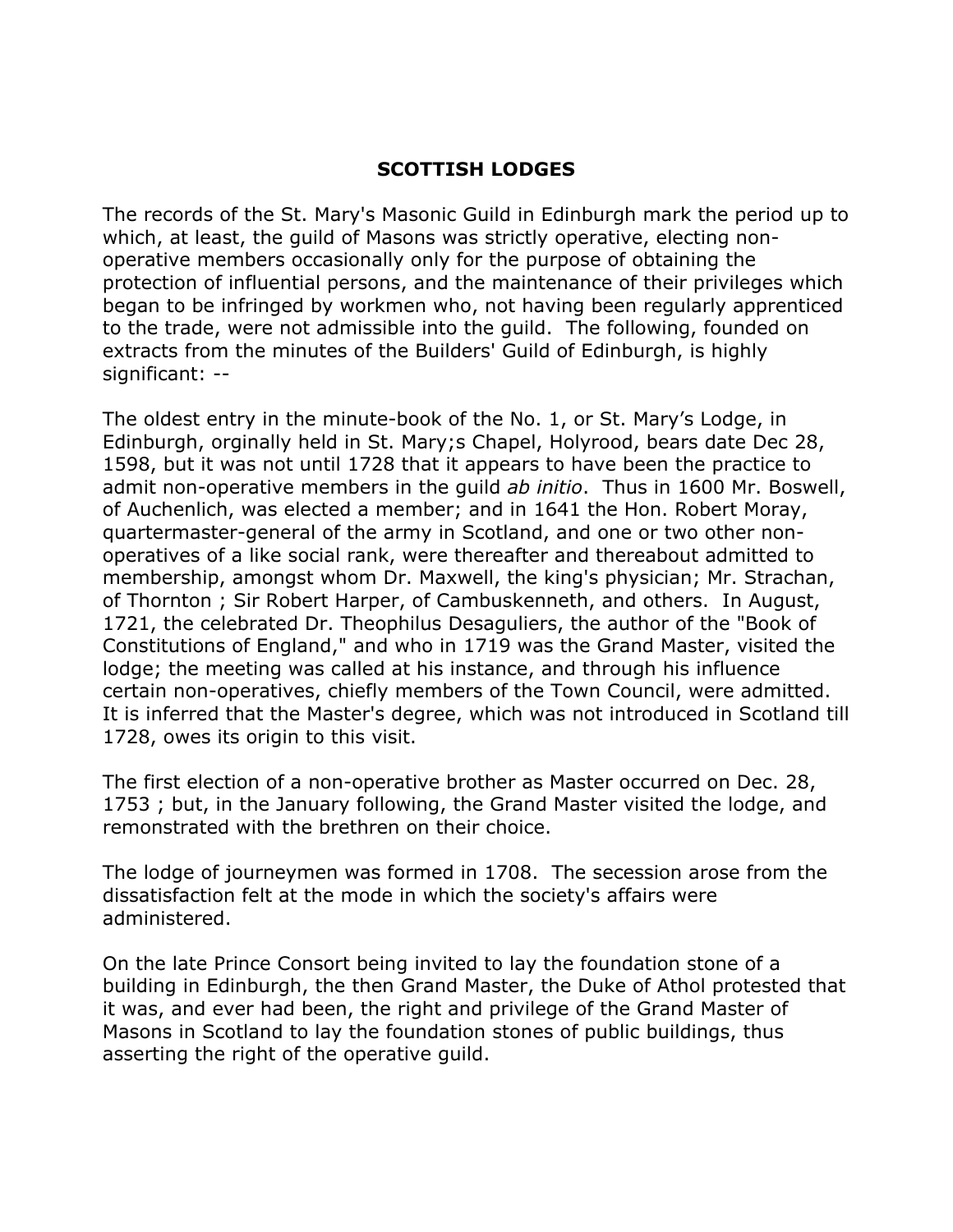Thus it is clear that, up to 1753 at least, the lodges in Scotland were purely guilds of operative workmen, with a very small admixture of non-operatives elected *honoris causa*, and it may be fairly presumed that the introduction of symbolical masonry in Scotland, allowing only 22 years for the complete transition from purely operative to purely symbolical masonry, its antiquity is reduced to a century; and any origin a lodge may lay claim to anterior to that period must be derived from some operative lodge, which had gradually become inoperative and lapsed into pure symbolism.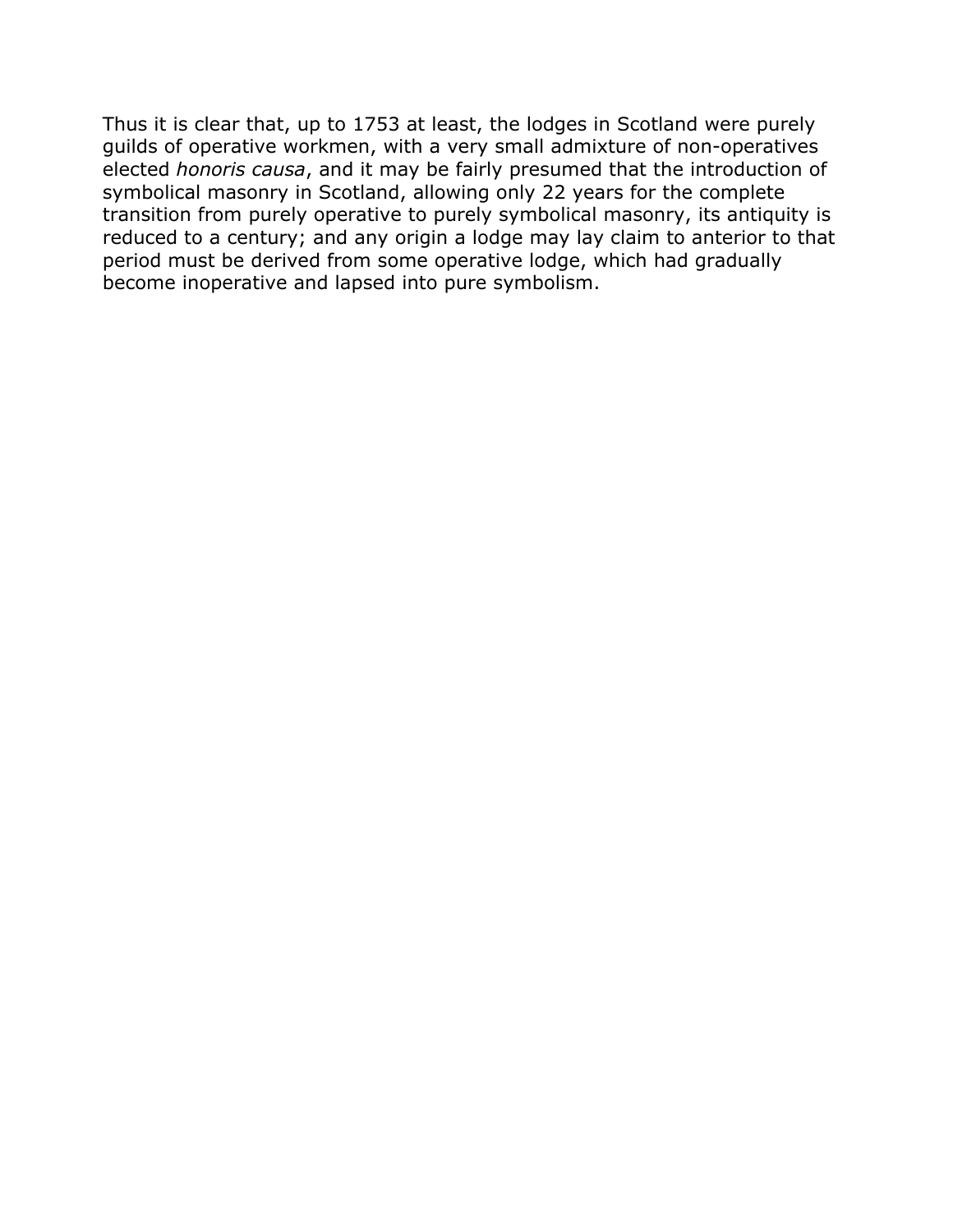# **SWEDISH LODGES**

It is historically certain that the Swedish lodges derived their origin from England. In 1731, Count Sparre, Master of the Horse, was initiated in Paris, and in 1735, founded a lodge in Stockholm, but three years afterwards the practice of masonry was forbidden under pain of death. This prohibition was, however, of short duration, and Frederick the Great, of Prussia, received a deputation from the Swedish Lodges. Between 1740-5 masonry extended so considerably that in 1746 a memorial coin was struck. In 1753 King Adolph Frederick recognized and became Grand Master of masons in Sweden. In 1765 the Grand Master, Lord Blaney, granted a warrant to Charles Fullman, secretary of the British Legation, dated the  $10<sup>th</sup>$  of April, and in 1770 the Grand Lodge of Sweden was recognized by the English Grand Lodge.

The Order of the Temple was introduced by Gustavus III., under the denomination of "*Eques a corona vindicata*". He succeeded Baron Hoepken in the Grand Mastership in 1771, which he transferred to his younger brother, Duke of Sundermannsland, afterwards Charles XIII., and the royal princes declared by a rescript of Gustavus IV. to be for ever born Masons.

In 1803 an edict against secret societies was promulgated, from the operation of which, however, Masons were excepted.

Charles XIV. succeeded to the Grand Mastership as Duke of Sundermannsland, and John Bernadotte, on the change of the royal line, nevertheless assumed the Grand Mastership as a prerogative of the Crown.

The Swedish Minister in London, Count Lagardge, attended the Lodge of Reconciliation in 1813.

Charles XIV. resigned the Grand Mastership to Prince Oscar on ascending the throne in 1818.

In 1844 King Oscar I. assumed the title of Vicar of Solomon, which his father had reserved to himself out of the grant. Charles XV. assumed the Vicariat of Solomon, appointing his brother Grand Master.

His Royal Highness the Prince of Wales was initiated and installed in the Temple by Charles XV. on his visit to Stockholm in 1869.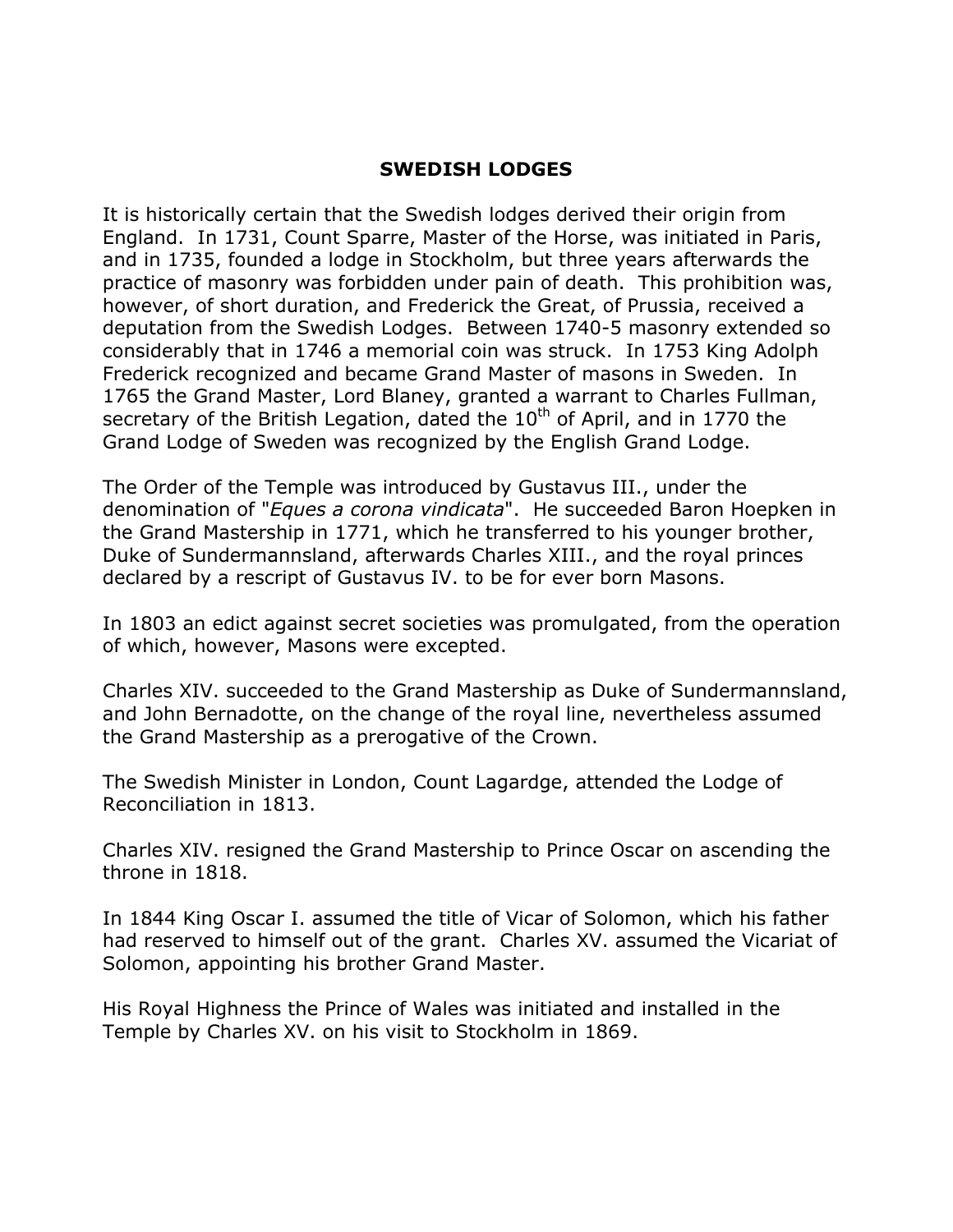### **GERMAN LODGES.**

IN 1733 a lodge was established in Hamburg, but seems to have died out. On the 6th of December, 1737, a new lodge was opened in Hamburg On the 23rd of October, 1740, its constitution was reformed under the style of the Absalom Lodge, and recognized by the Provincial Grand Master, who was elected soon after.

Delegates were sent from the lodge in 1738, to initiate Frederick, afterwards Frederick the Great of Prussia, Lord Caernarvon being then Grand Master.

The Hereditary Marshal of Thuringen was appointed Provincial Grand Master o£ the circle of Lower Saxony in 1741, under Grand Master Field-Marshal Count Rutowski. This lodge worked for six years only.

On June 20, 1740, Frederick came to the throne, and forthwith established the Lodge "du Roi notre Grand Maitre, at Charlottenburg," which he opened in person. On the 13th of September the king consented to the foundation of the "Three Spheres." At the consecration of this lodge on the 10th of March, 1741, the Grand Master, the Earl of Morton; Count Trucksess Waldburg, Prussian Minister Plenipotentiary, who had attended the quarterly communication of the 24th of February; Mr. de Andre, the king's minister; Mr. de Bidefeld, secretary of legation, are mentioned in the minutes; also in those of the Three Spheres of the 21st of July, 1841, the arrival of Mr. de Bidefeld from London on the 20th of September, 1743; Lord Hindfort, the British minister and a member of Grand Lodge, was mentioned as having been made an honorary member of the Three Spheres.

On the 8th of February, 1743, the English Grand Lodge granted a warrant to the "Union" of Frankfort-on-the-Maine.

In 1755 the lodge "Frederick" was warranted by the Grand Lodge of England as a Provincial Lodge for "Her Majesty's dominions in Germany," despite the protest of the lodge of Hamburg against this infringement of its jurisdiction. In 1828 this lodge became independent, and worked as such to 1867, when it was dissolved.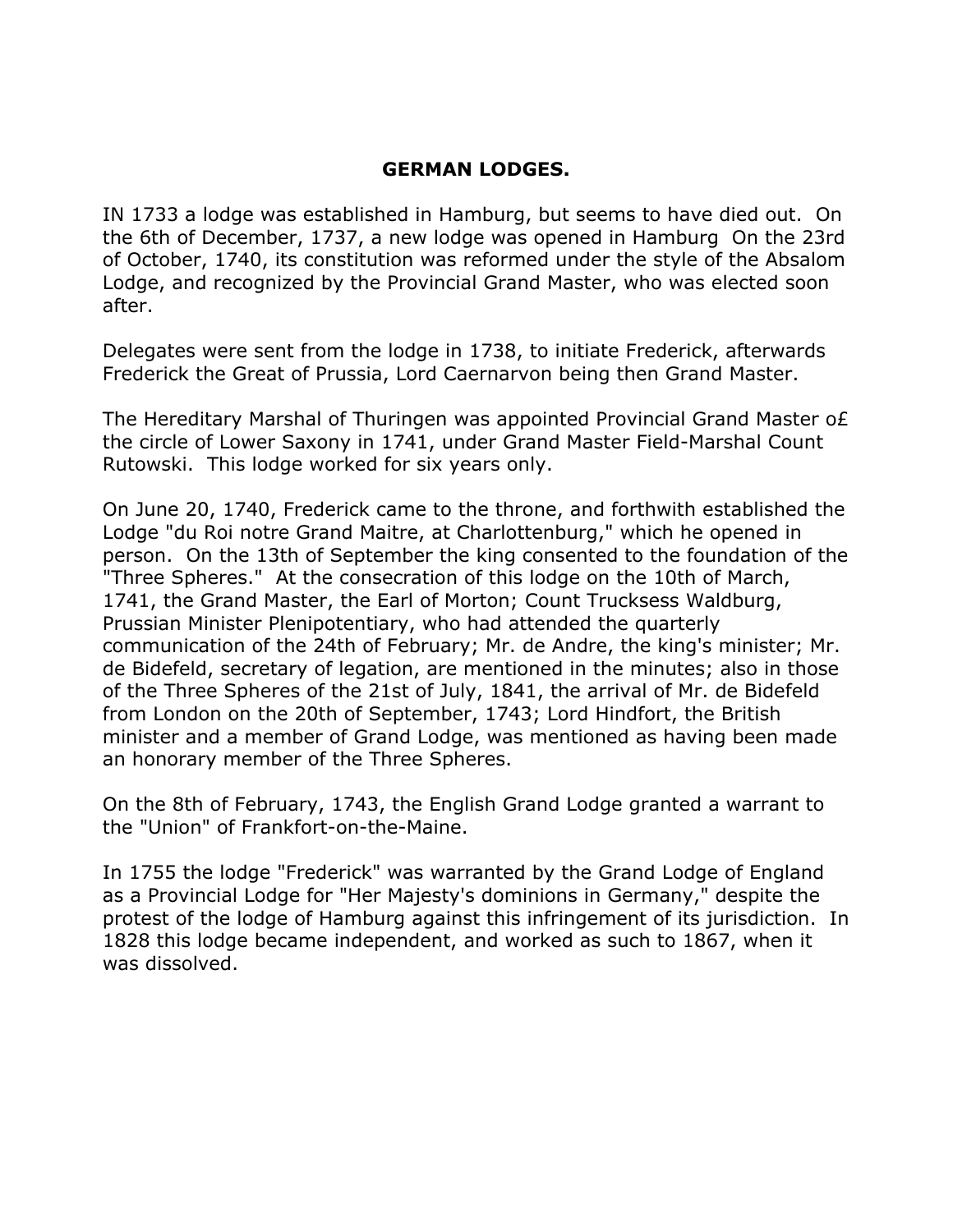In 1773 a warrant was executed by Brother Charles Dillon, Deputy Grand Master, whereby the Zinnendorf associated lodges were recognized as the Grand Lodge of Germany, in consideration of an annual tribute. The Three Spheres protested in vain against this infringement of jurisdiction in 1776; but, in 1778, this convention with the Grand Lodge of Germany was declared cancelled.

Neither Kloss's "Annals of the Union Lodge of Frankfort," nor Kugler's "Handbook of the History of Art," nor Liibkes's "History of Architecture," nor William Kellern, or any other common author on this subject, makes any mention of, or allusion to, the so-called higher degrees attributed to Frederick the Great. Neither is there any trace in the last historical manuscript of 1871 issued under the authority of the Grand Mother Lodge of Prussia, of their ever having existed in Prussia. These degrees were, as has been seen just above, invented in France, and thence passed to the United States. Up to a comparatively recent period the higher degrees up to No. 30 were under the jurisdiction of the Temple, and conferred in its encampments, when certain Past Masters of the Lodge of Harmony conspired with the then principal executive officer of the Temple to deprive that body of its right, and institute a Supreme Council of the 33rd degree independently of it. To this end they communicated with a certain Dr. Gourgas, of Charlestown, U.S.A., who pretended to hold a charter from Frederick the Great of Prussia, and thence they obtained a warrant; and some working with the co-operation of a baptized Jew called Crucifix, a medical practitioner of the lowest speciality, and who had a difference with the Grand Lodge.

The progress of the speculation was not, however, felicitous for the general body of those who joined in this institution.

Funds to a very large amount were not forthcoming, and remained unaccounted for; some of those liable were dead, and others declined to account, and the newly constituted body fell into discredit and attracted little or no attention till revived by other parties, and finally established as a company limited under the Liability Acts of 1862 and 1867. The Prussian Masons repudiate the so-called charter of Frederick the Great, in so far as it is alleged to have emanated from him, as a barefaced forgery.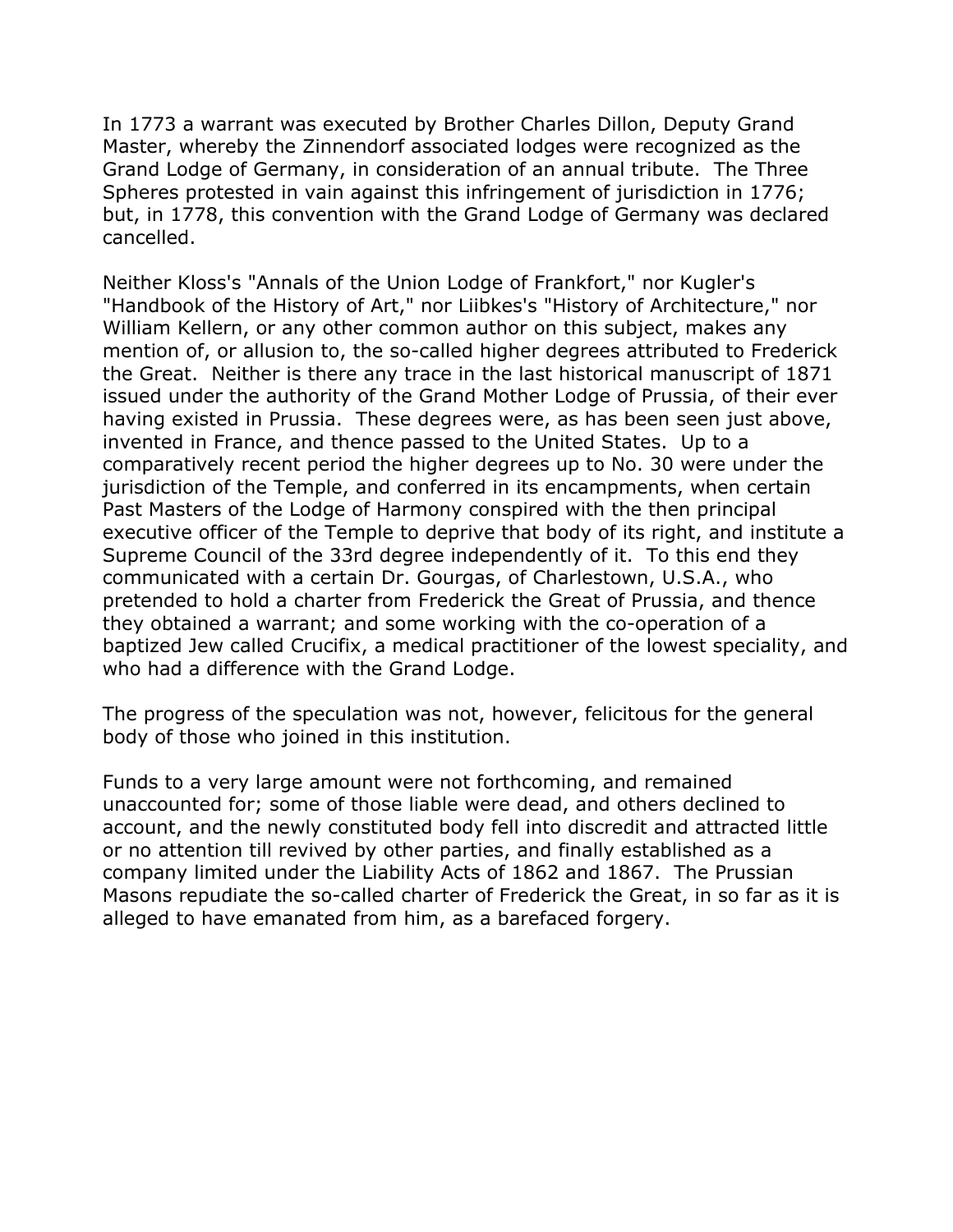#### CONCLUSION.

Though the supremacy of Catholicism had been destroyed in England by Henry VIII., and the reformed religion recognized under Edward V1., it received a violent check under Mary; which, however, probably contributed to its later success. Even Elizabeth showed an ill-concealed leaning to the more attractive forms of the old faith, so that the Reformed Church could hardly be said to have struck deep root among the people till some considerable time after its state recognition; but it was still longer before even the more educated classes began to exercise the right of free examination and of private judgment, which the principles of Protestantism professed to admit; nor was it until the 18th century, some 150 years after the Reformation had caused to be forgotten the iron rule of Catholicism, which admits of neither, that the diestic principle fairly asserted itself. As is usual with the emancipated to misuse a newly-acquired freedom, and confound liberty with licence, many rushed into the opposite extreme and sects professing extraordinary and often irrational theories arose.

Rationalism began to dawn, and its secretaries craved after an association that should set them free from dogmas, which they repudiated. The time was, however, not as yet ripe for the open profession of Deistic doctrines, and they clutched at the opportunity offered by the guilds and companies under a reformed church, to associate for these purposes. The deliberations of the guilds had been always involved in secrecy, heightened by the obligation of an oath which prohibited the divulging of the trade mysteries. None of these could have been more fitting for their purpose, or affording more suitable allegories and symbols than the united guilds of Freemasons and Masons; the more so as the secrecy incident to the meeting relieved the members from the odium attaching to a dissenting body. The unity of the Supreme Being could be asserted without the antiquated Oriental incumbrances and inconvenient rites of Judaism.

The guilds, though Christian, imposed no religious test; and on the Company of Freemasons and Masons they engrafted a symbolical or speculative system by an enlargement and elaboration of existing elements and practices.

The Masonic Guilds, however, offered other advantages for the foundation of such societies; they inculcated charity, relief of their poorer brethren, obedience to superiors, and a love of order. Thus to the present day, so far as the brotherhood is concerned, every member professes Deism in its most general sense, but without binding himself not to profess outside of the fraternity whatever he may choose over and above that great fundamental principle.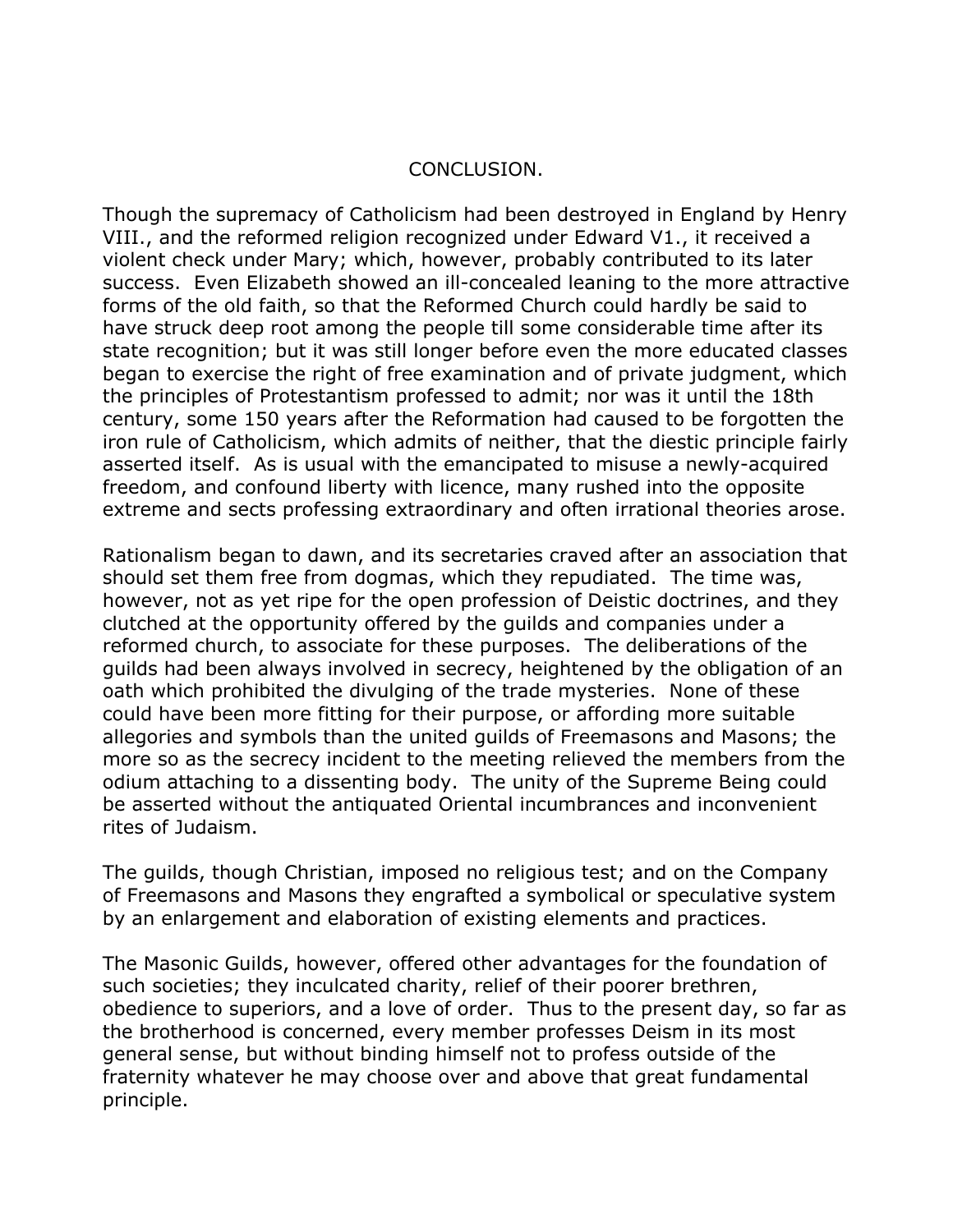The framework was moreover ready to hand, the principal seat of the guild was in the capital, with its branches in the principal towns. By equally insensible degrees symbolical lodges, imitated from the operative guilds, arose, unconnected with these latter, not, however, as corporate, but as voluntary societies. This origin in Deism also accounts for the inveteracy with which symbolical Masons were persecuted by the Catholic party, and for the papal belles by which they were, and still are, denounced. Thus modern Freemasonry gradually grew out of operative Masonry, so insensibly, indeed, that no exact epoch can be assigned to its introduction; nay, it is presumable that the two coexisted, till at length the symbolical overshadowed and took the place of the operative system. The Order of Freemasons was introduced from England, and flourished in Protestant Germany and Sweden, while it made little or no progress in Catholic Germany and Italy, where it was under the ban. France was never so absolutely under the papal domination, and the papal bulles were disregarded. The Jesuits, however, with that admirable tact which is the foundation of their power, itself a secret society, with secret means of recognition, discovered more politic means of neutralizing an antagonistic institution by superimposing Christian degrees which should attract the better class of society, and place their rivals in a small minority. Their attempt was successful, and Freemasonry, as a mere Deistic society, ceased to exist. But, independently of this religious opposition on the one hand and rivalry on the other, the abuse of the institution for political purposes in Southern Europe rendered it highly distasteful to the Governments of those countries.

The Jesuits having, then, introduced the 25 degrees ending in the Rose Croix, in allusion to the cryptic worship of the early Christians in the age of Nero and Domitian,[ It is historically clear that the Romans did not persecute Ch r istians as such, but as a new sect of Judaism. They troubled themselves little or not at all about the doctrines-in fact, knew nothing about them, for the Christians are described as worshippers of Serapis ; "*Qui Serapen colunt Cbristiani sunt*."] deduced the regular historical descent from the unity of the Supreme Being as professed by the Jews, under Solomon, to the development of Trinitarian Christianity under Nero and his successors, and that system was so far logical and sequential in the assertion, that they " came not to destroy but to fulfil." Up to the period of the reformed French rite this degree was termed the *ne plus ultra*; but, beyond this, other degrees, as has been seen, were afterwards added by the French Commission, to make up somehow or other 33, with an obvious allusion.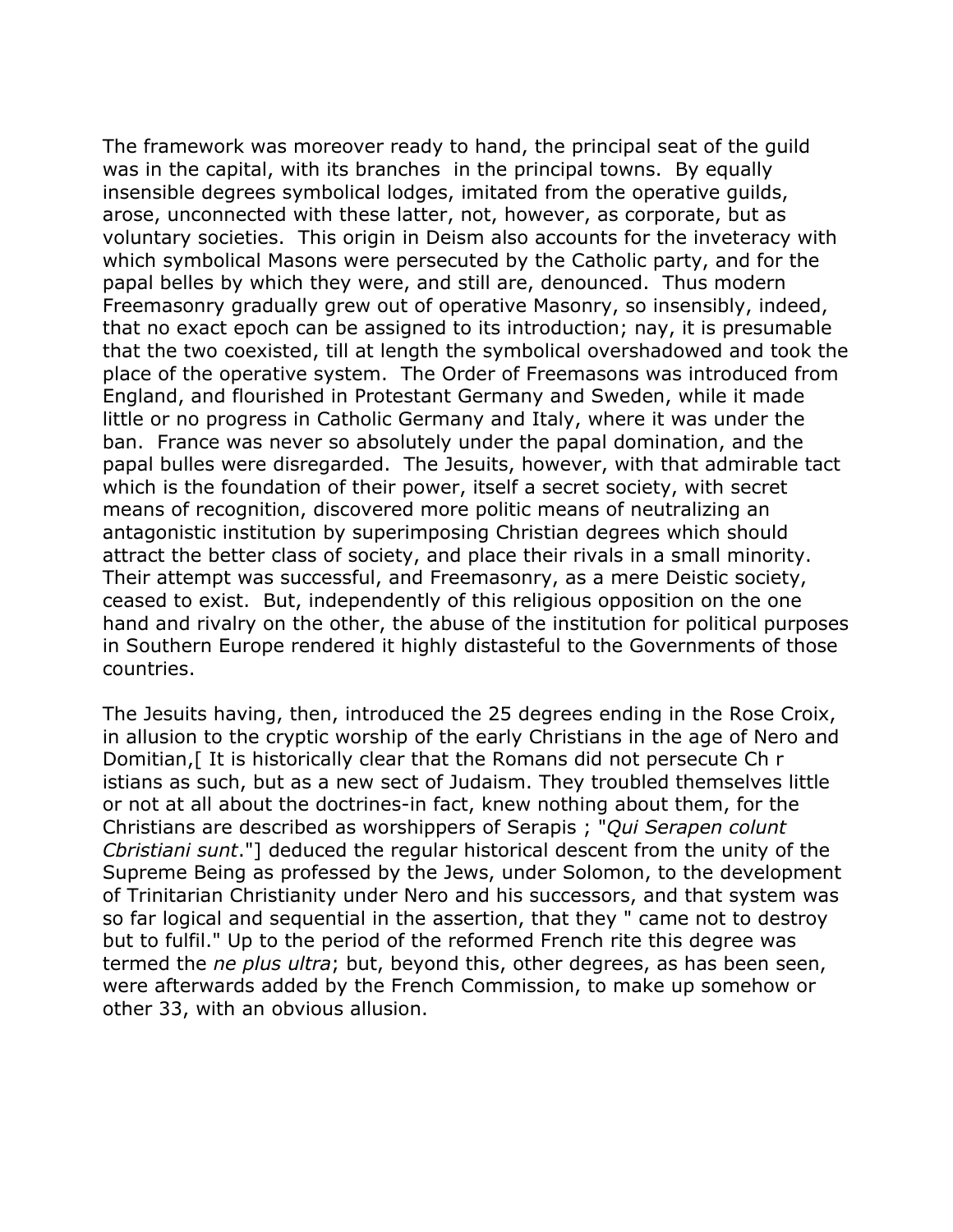This was, however, not sufficient for the insatiable appetite of the French people, and the Rite of Mirzaim - i.e., of the two, or Upper and Lower, Egypts was invented in 99 degrees, professing, in so far as it exceeded the Scotch rite, to be based on the initiations of the Egyptian Hierophants, of which scarcely anything is known now, and at that time absolutely nothing, and which, therefore, rest, like many of the degrees of the Reformed French Rite, on no firmer basis than pure speculation and invention, or springing out of the fervid imagination of enthusiasts more wild than discreet.

By these means the simple and beautiful allegories, drawn from the ancient operative guilds were overlaid by a mass of inconsequent incongruous and fanciful forms and absurd and incomprehensible legends, and meaningless rites answering no purpose but that of injuring an ancient and respectable institution.

The Order of the Temple in like manner had its origin in France. A Portuguese, named Numez, introduced it at Paris under the denomination "Ordre du Christ." According to his account the Knights of the Temple at the time of their disestablishment had obtained a *bulle* from Pope Clement, not only exempting them from the operation of the resolution of the Consistory of March 22, 1313, by which the Order was suppressed, but incorporating them anew as the Order of Christ, and that consequently they were not under the ban of their brethren in France and everywhere else, but at liberty tocontinue their succession under that denomination. This order became on the 19th of July, 1806, an adjunct to the lodge, intituled the "Imperial Bee" (Abeille Imperiale) at Paris, and Marshall Lefevre, Duke of Danzic, the Grand Master. Its high degrees consisted in the 30 to 33 of the Scottish Rite, after which came the Order of Christ, with a Sovereign Grand Commander of the Temple as its highest degree; and therefore, in point of date, the most recent, except the Primitive Rite, which dates from the 8th of March, 1 8o8, the Order of Knights of Benevolence of the Holy City, June, 1 8o8, and the Alchemic Degrees, 1809.

It would be superfluous to show that the assertion of Numez was entirely false, nay even destitute of all foundation, and that a *bulle* to that effect never existed, and that the very supposition is absurd.

A Royal Order of Christ exists in Portugal, purporting to be imitated from the Order of the Temple, where it ranks very high, but there is no pretence for identifying it with the Old Knights of the Temple, nor even for asserting that any of the dispossessed and disfranchised knights were received into this State Order of Knighthood.[It was founded by Dionysius, King of Portugal, in 1318, to encourage his nobles to act vigorously against the Moors, whence it received the appellation of Christiana Militia, and was endowed with the confiscated estates of the Templars.]